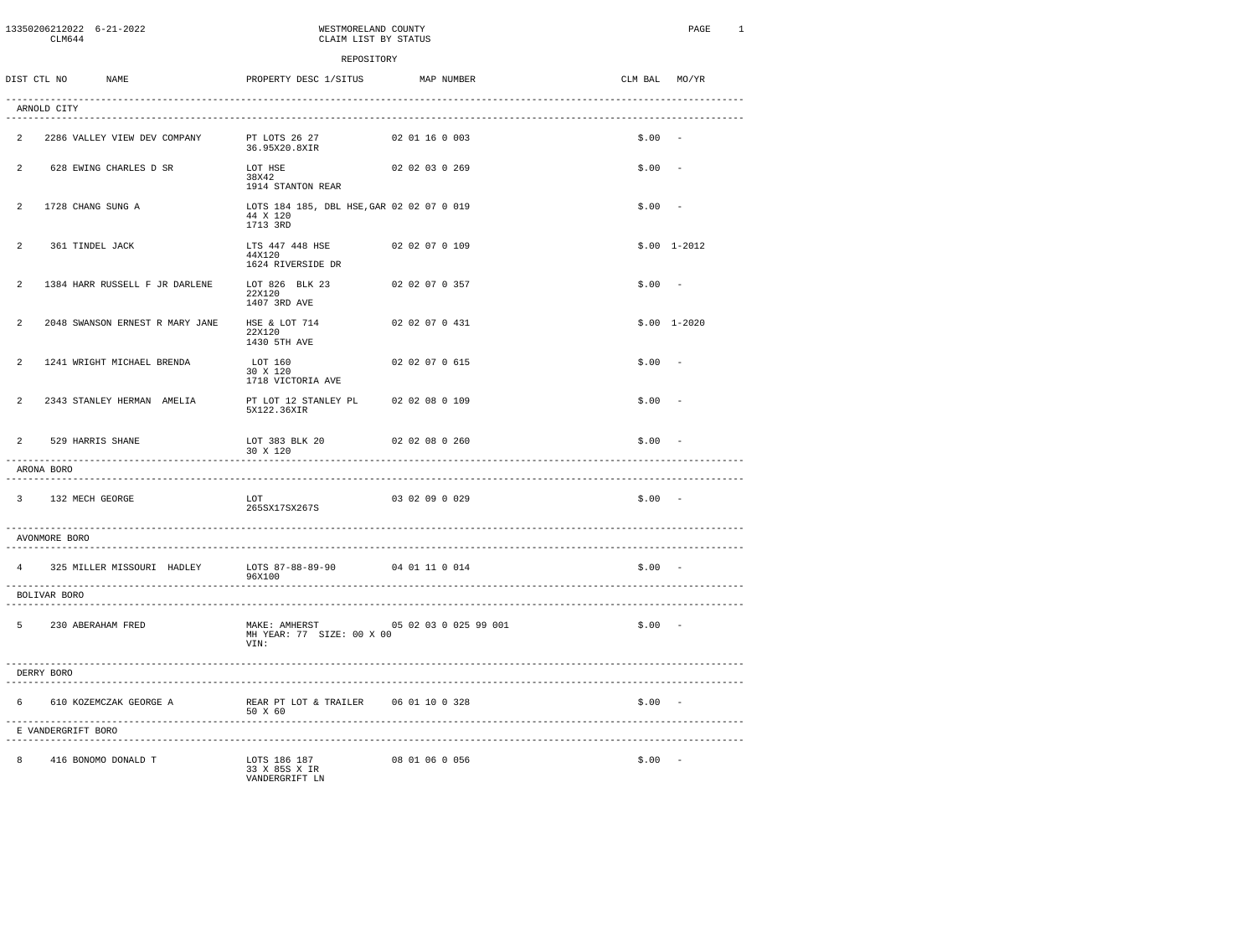|    | CLM644          | 13350206212022 6-21-2022       |                                                                   | WESTMORELAND COUNTY<br>CLAIM LIST BY STATUS |          | PAGE<br>$\overline{2}$   |
|----|-----------------|--------------------------------|-------------------------------------------------------------------|---------------------------------------------|----------|--------------------------|
|    |                 |                                | REPOSITORY                                                        |                                             |          |                          |
|    |                 |                                | From Acres -                                                      | .000 Thru Acres -999999.999                 |          |                          |
|    | DIST CTL NO     | NAME                           | PROPERTY DESC 1/SITUS                                             | MAP NUMBER                                  | CLM BAL  | MO/YR                    |
| 8  |                 | 418 WALMER DAVID               | HOUSE & PT LOT 189<br>50 X 100 X IR<br>VANDERGRIFT LN             | 08 01 06 0 058                              | \$.00    | $\overline{\phantom{a}}$ |
| 8  |                 | 419 WALMER DAVID               | PT LOT 189<br>60 X 127S X IR<br>VANDERGRIFT LN                    | 08 01 06 0 059                              | \$.00    | $\overline{\phantom{a}}$ |
| 8  |                 | 131 HUGHES DEVELOPMENT CO LLC  | LOT 189<br>30 X 110S X IR<br>VANDERGRIFT LN                       | 08 01 06 0 060                              | \$.00    | - 1                      |
| 8  |                 | 422 BARBOSE JORGE              | LOT 50<br>54 X 45 S X IR<br>L R 64248                             | 08 01 10 0 001                              | \$.00    |                          |
| 8  |                 | 251 SLUSAR PETER J MARYANN L   | LOTS 226 TO 229<br>100 X 105<br>323 RISHER ST                     | 08 01 10 0 035                              | \$.00    |                          |
| 8  |                 | 428 PACEK RUDOLPH              | LOT<br>50SX5SX50S                                                 | 08 01 10 0 067                              | \$.00    | $\overline{\phantom{a}}$ |
| 8  |                 | 429 PETRELLA JOSEPH JR         | LOT<br>75SX7SXIR                                                  | 08 01 10 0 068                              | \$.00    | - -                      |
| 8  |                 | 184 MASTRIANO JOSEPH J         | LOT<br>60SX9SXIR                                                  | 08 01 10 0 069                              | \$.00    | - 1                      |
| 8  |                 | 430 POSKUS DANIEL A & ROSEMARY | LOT<br>35SX15SXIR                                                 | 08 01 10 0 071                              | \$.00    |                          |
|    | EXPORT BORO     |                                |                                                                   |                                             |          |                          |
| 9  |                 | 378 SEARS SARAH C              | 15X84                                                             | 09 01 11 0 117                              | $$.00 -$ |                          |
| 9  |                 | 508 DIFFENDERFER LOU K EST     | PT LTS 134 135<br>10X25<br>WESTMD INC                             | 09 01 12 0 085                              | $$.00 -$ |                          |
|    | GREENSBURG CITY |                                |                                                                   |                                             |          |                          |
| 10 |                 | 5658 WITT LILLIE JAMES C       | PT LOT 29 BARCLAY PL<br>163.44X8.6X162.34<br>HARRISON AVE         | 10 02 11 0 030                              | $$.00 -$ |                          |
| 10 |                 | 2620 AGOSTO STEPHEN J & MARY E | $1/2$ LOT 8<br>50X77.25<br>417 HARRISON AVE                       | 10 02 11 0 169                              |          | $$.00$ $9-2013$          |
| 10 |                 | 4946 UNKNOWN OWNER             | LOT 26<br>50 X 40.75 X 89.8                                       | 10 04 02 0 642                              | $$.00 -$ |                          |
| 10 |                 | 471 MOORE JAMES& RHODES DANA   | PT LOT 37<br>71 X 50 X IR                                         | 10 04 03 0 079                              | \$.00    | $\sim$                   |
| 10 |                 | 3823 QUICQUARO JOSEPH A        | PT LOT 68<br>5 X 100<br>650 LOCUST ST                             | 10 04 04 0 436                              | \$.00    |                          |
| 10 |                 | 5893 MARINO & MARINO           | PCL<br>WEASTERN ESTATES NO 3<br>57.96 X 265.98 X IR<br>LAUREL AVE | 10 04 08 0 154                              | $$.00 -$ |                          |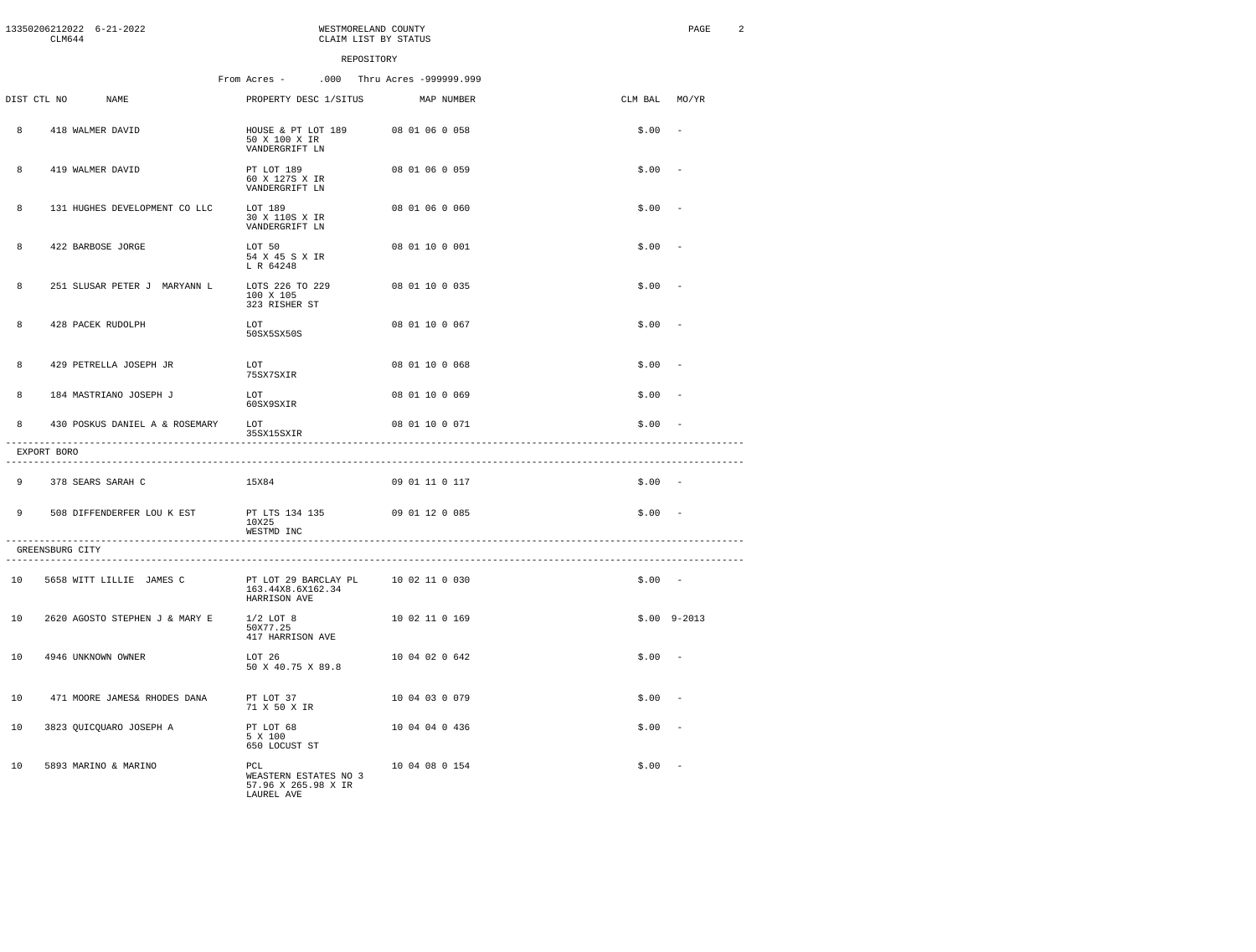|             | CLM644         | 13350206212022 6-21-2022                                          | WESTMORELAND COUNTY<br>CLAIM LIST BY STATUS                                |                |                                 |               | PAGE<br>3     |
|-------------|----------------|-------------------------------------------------------------------|----------------------------------------------------------------------------|----------------|---------------------------------|---------------|---------------|
|             |                |                                                                   | From Acres -<br>.000 Thru Acres -999999.999                                | REPOSITORY     |                                 |               |               |
| DIST CTL NO |                | <b>NAME</b>                                                       | PROPERTY DESC 1/SITUS                                                      |                | MAP NUMBER                      | CLM BAL MO/YR |               |
|             | HUNKER BORO    |                                                                   |                                                                            |                |                                 |               |               |
| 11          |                | 173 LUNA ALVARO                                                   |                                                                            |                | 11 01 08 0 036<br>ACRES - 1.800 | $$.00 -$      |               |
|             | HYDE PARK BORO |                                                                   |                                                                            |                |                                 |               |               |
|             |                | 12 9 BEATTY BLAINE E & NANCY MAKE: FRONTIER 12 01 15 0 001 99 001 | MH YEAR: 61 SIZE: 12 X 50<br>VIN: 0501188                                  |                |                                 | $$.00 -$      |               |
|             | IRWIN BORO     | ------------------                                                |                                                                            |                |                                 |               |               |
|             |                | 13 1371 ANDERSON AXEL                                             | PT LOT 65<br>5 X 91 X IR                                                   |                | 13 01 16 0 055                  | $$.00 -$      |               |
|             | JEANNETTE CITY | ------------------<br>--------------------                        |                                                                            |                |                                 |               |               |
| 14          |                | 2315 JAPALUCCI DOROTHY S ETAL                                     | STRIP OF LAND 14 01 08 0 139<br>2 X 576S                                   |                |                                 |               | $$.00$ 1-2020 |
| 14          |                | 4745 VALETTI R SCOTT                                              | PT LOTS 42 43<br>65S X 50S X IR                                            | 14 01 11 0 029 |                                 | \$.00         |               |
| 14          |                | 1124 MCAULIFFE DANIEL G & DOLORES E PT LOTS 69 & 70               | E M GROSS PL<br>54.8 X 126.75 X IR<br>14TH ST                              |                | 14 01 11 0 068                  | \$.00         |               |
| 14          |                | 2807 ATTALLA SAID                                                 | LOT 2<br>24.5 X 90<br>16 14TH ST                                           |                | 14 01 11 0 086                  | $$.00 -$      |               |
| 14          |                | 1625 FILKOSKY JOHN                                                | LOT 110 CARPORT<br>40 X 100<br>16TH ST                                     |                | 14 01 11 0 191                  |               | $$.00$ 1-2011 |
| 14          |                | 4749 VALETTI R SCOTT                                              | LOT 41<br>74.12 X 31.16 X IR<br>PENN AVE                                   |                | 14 01 11 0 291                  | \$.00         |               |
| 14          |                | 2316 JAPALUCCI DOROTHY S ETAL                                     | LOT<br>2 X 170.9 X IR<br>OFF 7TH ST                                        |                | 14 01 12 0 605                  |               | $$.00$ 1-2020 |
| 14          |                | 2302 FIRST EMPIRE DEVELOPMENT CORP STORE APT LOT 230              | 20 X 100<br>514 CLAY AVE                                                   | 14 01 16 0 099 |                                 | \$.00         |               |
| 14          |                | 654 CRONIN SUSAN A KENNETH J                                      | 1/2 LOT 595<br>20 X 77.1 X IR<br>74 CUYLER AVE                             |                | 14 01 16 0 359                  | \$.00         |               |
| 14          |                | 4126 SCALZITTI DANIEL A                                           | HSE LOT 718<br>40 X 74 X IR<br>718 CHAMBERS AVE                            |                | 14 01 16 0 382                  | \$.00         |               |
| 14          |                | 2093 PHILLIPS LORETTA                                             | LOT 3<br>51.26 X 56.60 X IR<br>OLD HILL RD                                 |                | 14 01 16 0 402                  | \$.00         |               |
| 14          |                | 1315 NEW COVENANT CHURCH                                          | PT LOT 2 & VACANT HSE 14 01 16 0 403<br>56 X 43.55 X IR<br>509 OLD HILL RD |                |                                 | \$.00         |               |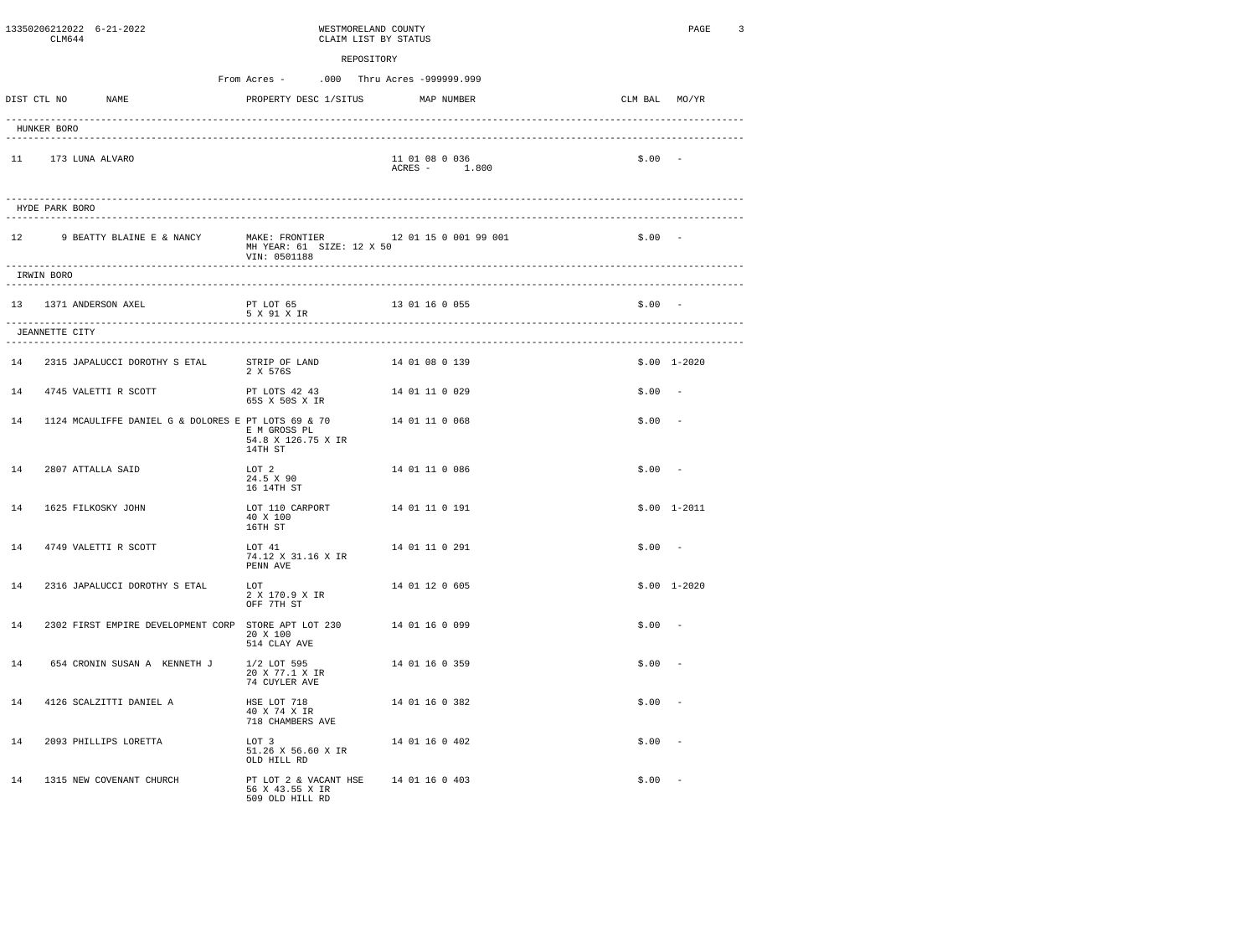|    | CLM644          | 13350206212022 6-21-2022                          |                                                                      | WESTMORELAND COUNTY<br>CLAIM LIST BY STATUS |                |               | $\overline{4}$<br>PAGE   |
|----|-----------------|---------------------------------------------------|----------------------------------------------------------------------|---------------------------------------------|----------------|---------------|--------------------------|
|    |                 |                                                   |                                                                      | REPOSITORY                                  |                |               |                          |
|    |                 |                                                   | From Acres - .000 Thru Acres -999999.999                             |                                             |                |               |                          |
|    | DIST CTL NO     | <b>NAME</b>                                       | PROPERTY DESC 1/SITUS                                                |                                             | MAP NUMBER     | CLM BAL MO/YR |                          |
| 14 |                 | 950 COLUCCI GEORGE C JR & ARDITH I LOT 45         | 40 X 100<br>602 REAR DIVISON ST                                      |                                             | 14 01 16 0 498 | \$.00         | $\sim$                   |
| 14 |                 | 2725 TRUONG MINH KURT & SUSAN                     | LOT 25<br>25 X 100<br>531 S 5TH ST                                   |                                             | 14 01 16 0 517 |               | $$.00$ $9-2016$          |
| 14 |                 | 3479 PACELLI JOHN A                               | LOT 42<br>40 X 100<br>335 CHESTNUT ST                                |                                             | 14 01 16 0 557 | \$.00         | $\overline{\phantom{a}}$ |
| 14 |                 | 1035 LUNA HOLDINGS, LLC                           | LOTS 40-41<br>80 X 100<br>333 CHESTNUT ST                            |                                             | 14 01 16 0 558 | \$.00         | $\sim$                   |
| 14 |                 | 3711 KARDASH SHIRLEY ANN                          | LOT 88<br>ALEXANDERS PL<br>40 X 125<br>324 CHESTNUT ST               |                                             | 14 01 16 0 574 | $$.00 -$      |                          |
| 14 |                 | 1045 ROSE GERALD H & RUTHANNE N                   | $1/2$ LOT $7$<br>19.9 X 100<br>411 DIVISION ST                       |                                             | 14 01 16 0 590 | \$.00         | $\sim$                   |
| 14 |                 | 5248 UNCAPHER DEBRA DIANE ROBERT G PT LTS 5 6 & 7 | 79.69 X 32.69<br>ALLEY DIV ST OFF DIV                                |                                             | 14 01 16 0 617 | \$.00         |                          |
| 14 |                 | 5273 ROY RONALD A DOROTHY P                       | PT LT 577<br>19.77 X 48.91 X IR<br>110 CUYLER AVE                    |                                             | 14 01 16 4 030 | \$.00         | $\sim$                   |
| 14 |                 | 4166 SCHULTZ EDWARD C & VIRGINIA M PT LOT 589     | 20 X 73.5 X IR<br>82 CUYLER AVE                                      |                                             | 14 01 16 4 042 | \$.00         | $\sim$                   |
| 14 |                 | 3998 LLOYD MARY DIANNE                            | LOT 479<br>40 X 100<br>DARLINGTON                                    |                                             | 14 02 05 0 024 | \$.00         | $\sim$                   |
| 14 |                 | 407 JOHNSON CHRISTOPHER                           | LOT 102-PT<br>31.87 X 125<br>117 N 3RD ST                            |                                             | 14 02 09 0 122 | \$.00         | $\sim$                   |
| 14 | 3110 HAWES ERIC |                                                   | LOT 104<br>18.80 X 125<br>117 -1/2 N 3RD ST                          |                                             | 14 02 09 0 123 | \$.00         | $\sim$                   |
| 14 |                 | 1274 JET ONE LLC                                  | PT LOT 114<br>26.67 X 125<br>129 1/2 N 3RD ST                        |                                             | 14 02 09 0 131 | \$.00         | $\sim$                   |
| 14 |                 | 1263 SCHADE CHARLES JACQUELINE                    | HSE GAR 1/2 LOT 57<br>20 X 100<br>114 1/2 N 3RD ST                   |                                             | 14 02 09 0 182 | $$.00 -$      |                          |
| 14 |                 | 116 MISSENDA ERIC                                 | HSE GAR & PT LOT 33<br>25 X 103<br>506 N 3RD ST                      |                                             | 14 02 09 0 227 |               | $$.00$ $9-2016$          |
| 14 |                 | 549 MORGAN JARED H                                | $-GAR-LOT$ 104<br>ARLINGTON HTS PL<br>40 X 115<br>721 NORTH FIRST ST |                                             | 14 02 09 0 780 | $$.00 -$      |                          |
| 14 |                 | 4630 ANTONIAK DUANE E JR                          | LOT 52<br>40 X 100<br>REED ST                                        |                                             | 14 02 09 0 815 | $$.00 -$      |                          |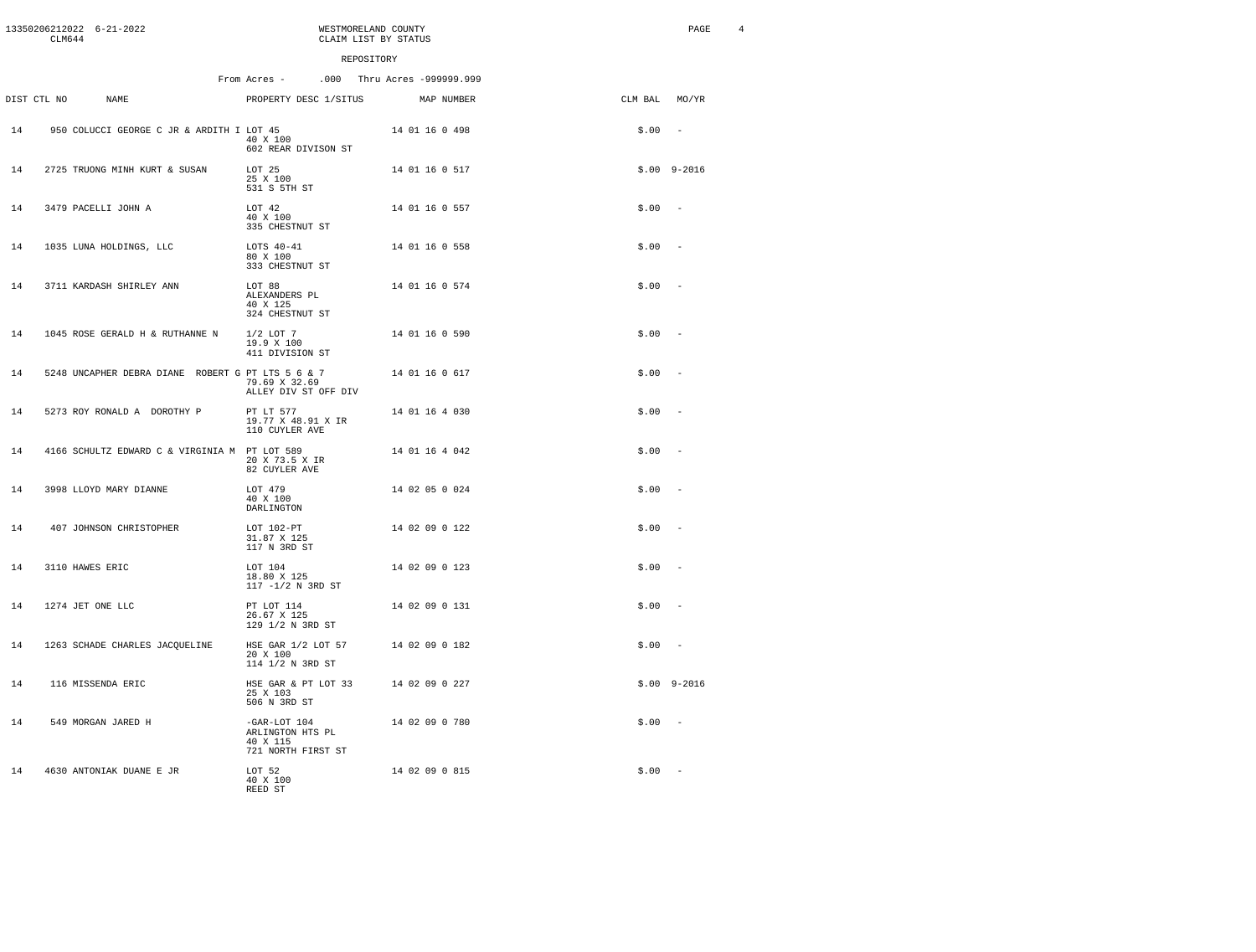|    | CT M644             | 13350206212022 6-21-2022                   | WESTMORELAND COUNTY<br>CLAIM LIST BY STATUS                                     |                |                       |               | PAGE            | 5 |
|----|---------------------|--------------------------------------------|---------------------------------------------------------------------------------|----------------|-----------------------|---------------|-----------------|---|
|    |                     |                                            | REPOSITORY                                                                      |                |                       |               |                 |   |
|    |                     |                                            | From Acres -<br>.000 Thru Acres -999999.999                                     |                |                       |               |                 |   |
|    | DIST CTL NO         | <b>NAME</b>                                | PROPERTY DESC 1/SITUS                                                           |                | MAP NUMBER            | CLM BAL MO/YR |                 |   |
| 14 |                     | 2170 HOBAUGH VALENTINE                     | PT LOT 20<br>4 X 139                                                            | 14 02 09 0 835 |                       | $$.00 -$      |                 |   |
| 14 |                     |                                            | 7 ABERCROMBIE DAISY L ETAL LTS 738 740 14 02 13 0 004<br>80 X 98                |                |                       | $$.00 -$      |                 |   |
| 14 |                     | 2395 JONES PAUL D JR                       | LOT 8 HSE<br>30S X 179.4 X IR<br>10 E DIVISION EXT                              | 14 04 01 0 005 |                       | $$.00 -$      |                 |   |
|    | LOWER BURRELL CITY  |                                            |                                                                                 |                |                       |               |                 |   |
|    | 17 5475 REID JULIET |                                            | LT 25<br>RP ARNOLD PL 1<br>30 X 130<br>ARNOLD AVE.                              | 17 01 12 0 036 |                       | $$.00 -$      |                 |   |
| 17 |                     | 5482 ARNOLD H I P C                        | PT LT 55 R P ARNOLD PL 17 01 12 0 077<br>2 X 134.15                             |                |                       | $$.00 -$      |                 |   |
| 17 |                     | 5484 MORNINGSTAR MINISTRIES CHURCH LOT     | 84.78 X 143.87 X IR                                                             | 17 01 16 0 055 |                       | $$.00 -$      |                 |   |
| 17 |                     | 2611 STAYER KATHRYN E                      | LT 38<br>40.4 X 241.62 X IR                                                     | 17 02 09 0 022 |                       |               | $$.00$ $9-2011$ |   |
| 17 |                     | 35 UMH PA HILLCREST CROSSING LLC VAC PAD   |                                                                                 |                | 17 04 00 0 137 99 177 | $$.00 -$      |                 |   |
|    |                     |                                            | 103 BLUE JAY DR                                                                 |                |                       |               |                 |   |
| 17 |                     | 5671 DOMINICK BELINDA                      | 1993 DEROSE: 28X44<br>VIN: UNK<br>102 BLUE JAY DR                               |                | 17 04 00 0 137 99 180 | $$.00 -$      |                 |   |
| 17 |                     | 5995 MACBETH REALTY INC                    | PCL<br>COUNTRY CLUB COMMONS PHASE III<br>150 SX 130 SX 48.18<br>COUNTRY VIEW DR | 17 04 10 0 063 |                       | $$.00 -$      |                 |   |
| 17 |                     | 3048 HICKMAN PATRICIA D                    | LOT<br>40.9 X 358.04 X IR                                                       | 17 05 00 0 116 |                       | \$.00         |                 |   |
| 17 |                     | 5570 CALHOUN PEARL S ETAL                  | LOT<br>15 X 167.91                                                              | 17 05 03 0 375 |                       | $$.00 -$      |                 |   |
| 17 |                     | 5578 SCANGA RICHARD ETAL                   | PT LOT 133<br>38 SX 28 SX 23 S                                                  | 17 05 11 0 041 |                       | \$.00         |                 |   |
| 17 |                     | 5608 SHAEFFER C ROBERT ELEN TRYN PT LOT 19 | 28 SX 25 SX 15 S                                                                | 17 06 01 0 032 |                       | $$.00 -$      |                 |   |
| 17 |                     | 5615 BOWSER LAWRENCE EDWIN ETAL            | PT LOT 74<br>18 X 252.84 X IR                                                   | 17 08 05 0 044 |                       | $$.00 -$      |                 |   |
| 17 |                     | 5618 KIER DEAN IRWIN                       | LOT 75<br>40 X 150                                                              | 17 08 05 0 051 |                       | $$.00 -$      |                 |   |
| 17 |                     | 5619 ADAMOVICH CHRISTOPHER                 | LOT<br>80 X 40                                                                  | 17 08 05 0 053 |                       | $$.00 -$      |                 |   |
| 17 |                     | 5620 ADAMS ANNA L                          | LOT<br>40 X 40                                                                  | 17 08 05 0 056 |                       | $$.00 -$      |                 |   |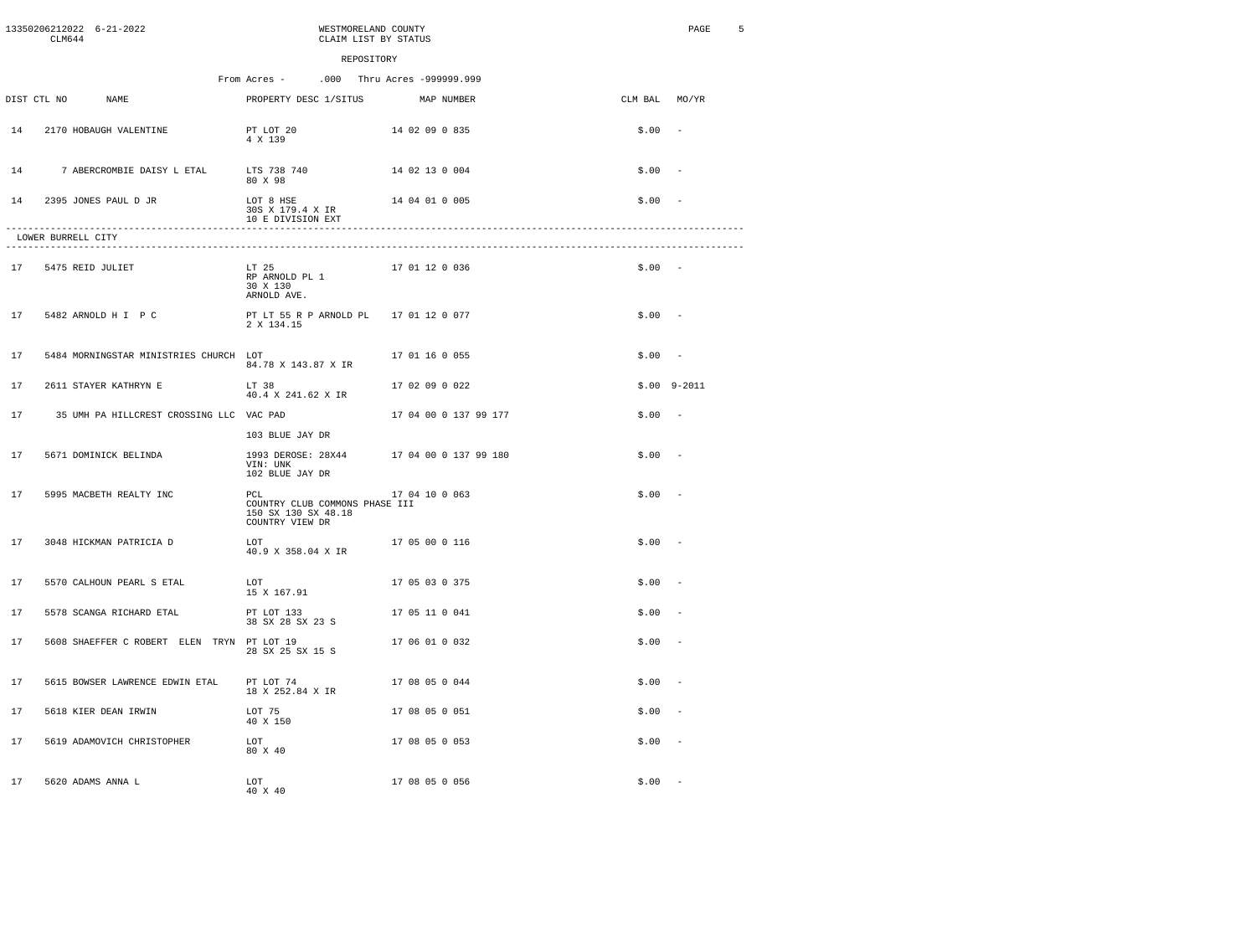|     | CLM644        | 13350206212022 6-21-2022                         |                                                                      | WESTMORELAND COUNTY<br>CLAIM LIST BY STATUS |            |               | PAGE<br>6     |
|-----|---------------|--------------------------------------------------|----------------------------------------------------------------------|---------------------------------------------|------------|---------------|---------------|
|     |               |                                                  |                                                                      | REPOSITORY                                  |            |               |               |
|     |               |                                                  | From Acres -                                                         | .000 Thru Acres -999999.999                 |            |               |               |
|     | DIST CTL NO   | NAME                                             | PROPERTY DESC 1/SITUS                                                |                                             | MAP NUMBER | CLM BAL MO/YR |               |
| 17  |               | 858 CLOWES EDWIN A & DOROTHEA M PT LT 45         | 40 X 5<br>D 1281/0538                                                | 17 08 06 0 007                              |            | $$.00 -$      |               |
|     | MONESSEN CITY |                                                  |                                                                      |                                             |            |               |               |
| 20  |               | 2613 MARTIN ROBERT LOUISE M                      | PART LOTS 237 & 239<br>25 X 130<br>683 REED AVE                      | 20 02 02 0 336                              |            | $$.00 -$      |               |
| 20  |               | 3235 WEINSTEIN DAVID                             | LOT<br>22 X 100<br>349 SCHOONMAKER AVE                               | 20 02 03 0 108                              |            | $$.00 -$      |               |
| 20  |               | 3052 RAMSEY ALAN K                               | HSE LOT 16<br>22 X 100<br>130 DONNER AVE                             | 20 02 03 0 168                              |            |               | $$.00$ 1-2020 |
| 20  |               | 832 NICO HOMES INC                               | LOT 83, APT & OFC<br>22 X 100<br>181 SCHOON                          | 20 02 03 0 176                              |            |               | $$.00$ 1-2010 |
| 20  |               | 428 PETERSON RONALD E                            | PT LOT 69<br>MONESSEN PL<br>40 X 88<br>454 PARKWAY                   | 20 02 03 0 227                              |            | $$.00 -$      |               |
| 20  |               | 3065 O'TOOLE MAUREEN ANN                         | PT LOT 662<br>26.66 X 150<br>364 SCHOONMAKER AVE                     | 20 02 03 0 262                              |            | \$.00         |               |
| 20  |               | 3580 HUMPHRIES EMMA JOYCE                        | HSE & LOT 831<br>40 X 130<br>213 MCKEE                               | 20 02 03 0 292                              |            | \$.00         |               |
| 20  |               | 3362 ROSS DEAVON                                 | HSE LOT 46<br>40 X 140<br>404 MCKEE AVE                              | 20 02 03 0 374                              |            | \$.00         |               |
| 20  |               | 4309 WAHL ROBERT                                 | LOT 842,<br>MONESSEN PLAN<br>122.08 X 42.62 X IR<br>310 ROSTRAVER ST | 20 02 03 0 427                              |            | \$.00         |               |
| 2.0 |               | 4523 KOBALY-MCMURDY CYNTHIA M                    | PT LOT 838<br>MONESSEN PL<br>20 X 135<br>230 MCKEE                   | 20 02 03 0 429                              |            | $$.00 -$      |               |
| 2.0 |               | 1184 GONZALEZ ISMAEL ZHEN HUA                    | MONESSEN PL 1ST ADN<br>29.5 X 127.5<br>36 SCHOONMAKER AVE            | HSE PT LOTS 1345-1347 20 02 04 0 042        |            | $$.00 -$      |               |
| 2.0 |               | 3450 GRAHAM GUY WILLIAMS ETAL                    | HSE LOT 573 GAR<br>40 X 137.17 X IR<br>1041 KNOX AVE                 | 20 02 06 0 040                              |            |               | $$.00$ 7-2017 |
| 20  |               | 4133 TARPLEY ROBERT Y & LETICIA L LOT 2246 & GAR | 35 X 130<br>KNOX AVE                                                 | 20 02 06 0 114                              |            |               | $$.00$ 1-2006 |
| 2.0 |               | 3109 GAYDOS STEPHEN A III                        | HSE LOT 2232<br>35.01 X 132.75 X IR<br>1228 KNOX AVE                 | 20 02 06 0 121                              |            | $$.00 -$      |               |
| 20  |               | 3917 I BUY DISTRESSED HOMES LLC                  | HSE & LOT 2265<br>35 X 110<br>1125 MCMAHON AVE                       | 20 02 06 0 153                              |            | \$.00         |               |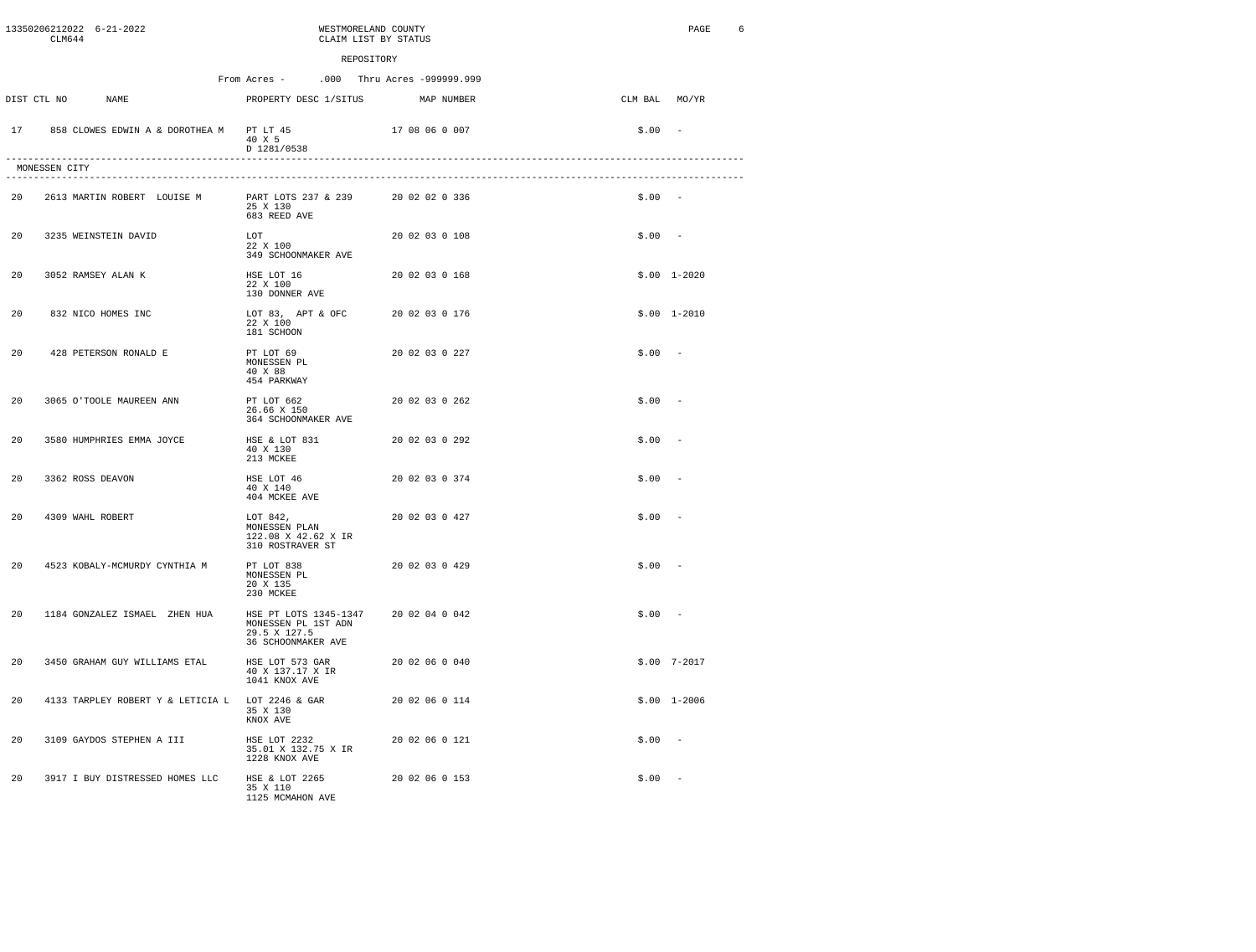|     | CLM644          | 13350206212022 6-21-2022                             | WESTMORELAND COUNTY<br>CLAIM LIST BY STATUS                                                       |                             |               | PAGE                     | 7 |
|-----|-----------------|------------------------------------------------------|---------------------------------------------------------------------------------------------------|-----------------------------|---------------|--------------------------|---|
|     |                 |                                                      | REPOSITORY                                                                                        |                             |               |                          |   |
|     |                 |                                                      | From Acres -                                                                                      | .000 Thru Acres -999999.999 |               |                          |   |
|     | DIST CTL NO     | NAME                                                 | PROPERTY DESC 1/SITUS                                                                             | MAP NUMBER                  | CLM BAL MO/YR |                          |   |
| 20  |                 | 4320 MADISON NORMAN A SR & DARLA L HSE LTS 1953 1955 | 70 X 133<br>517-10TH ST                                                                           | 20 02 06 0 170              |               | $$.00$ $9-2012$          |   |
| 20  |                 | 198 WARD SYLVESTER                                   | HSE & 1/2 LOT 346<br>20 X 70<br>KNOX AVE                                                          | 20 02 06 0 174              | \$.00         | $\sim$                   |   |
| 20  |                 | 961 SECHRIST DELLA L                                 | HSE GAR & LOTS 4 & 5 20 02 06 0 298<br>HIBBS WOODWARD & BRIGHENTI PL<br>70 X 107.5<br>613-10TH ST |                             | \$.00         |                          |   |
| 20  |                 | 227 JONES RENEE A WALL RAYETTE L                     | HSE & LOT 9<br>25 X 100<br>630 MCMAHON AVE                                                        | 20 02 06 0 333              | \$.00         | $\sim$                   |   |
| 20  |                 | 1762 SAROYA PARRY                                    | HSE LOT 6<br>25 X 100<br>618 MCMAHON                                                              | 20 02 06 0 336              | \$.00         | $\sim$                   |   |
| 20  |                 | 1318 WASHINGTON GEORGE JR                            | LOT 7 PARCEL, HSE<br>45 X 100<br>627 MARGUERITE AVE                                               | 20 02 06 0 346              | \$.00         | $\overline{\phantom{a}}$ |   |
| 20  |                 | 101 EGAN ERNEST                                      | LOT 32 HSE<br>40 X 100 X IR<br>916 10TH ST                                                        | 20 02 06 0 391              | \$.00         | $\overline{a}$           |   |
| 20  |                 | 4501 EGAN ERNEST                                     | LOT 31-HOUSE<br>40 X 100<br>914 MARGUERITE ST                                                     | 20 02 06 0 392              | \$.00         |                          |   |
| 20  | 2710 MAZUR MIKE |                                                      | HSE BLDG PT LOT 37<br>22.7 X 85 X IR<br>9TH ST                                                    | 20 02 06 0 400              | \$.00         | $\overline{\phantom{a}}$ |   |
| 20  |                 | 4382 VICTORIA LAWRENCE JR                            | PT LOT 36-37-<br>$37 \frac{1}{2}$<br>99.57 X 100 X IR<br>1205 SUMMIT AVE                          | 20 02 06 0 539              | \$.00         | $\sim$                   |   |
| 20  |                 | 4269 SWANEY ANN M                                    | LOT 45<br>40 X 81.9 X IR<br>908 MAPLE AVE                                                         | 20 02 06 0 540              |               | $$.00$ 1-2020            |   |
| 20  |                 | 718 CLARK OSSIE MAE                                  | LOT 87<br>40 X 100<br>SUMMIT                                                                      | 20 02 06 0 559              | \$.00         | $\sim$                   |   |
| 2.0 |                 | 1383 FROST JERRY & LAWSON CHARLENE LOT 57 HSE SHED   | 40 X 100<br>646 LOCUST ST                                                                         | 20 02 06 0 571              | \$.00         | $\overline{a}$           |   |
| 20  |                 | 441 SANTAMARIA JOSE                                  | HSE GAR LOT 126<br>72.1 X 123.5 X IR<br>612 CHEST ST                                              | 20 02 06 0 763              | \$.00         |                          |   |
| 20  |                 | 35 GROGAN THOMAS C                                   | PT LT 1975<br>$\verb+MONESSEN PL 5TH ADN+$<br>26.96 X 70 X IR<br>666 BRADDOCK AVE                 | 20 02 06 0 801              | \$.00         |                          |   |
| 2.0 |                 | 113 CENTEX HOME EQUITY LLC                           | LOT 245<br>88.74 X 73.75 X 49.37<br>415 FOURTH ST                                                 | 20 02 07 0 043              | \$.00         | $\overline{\phantom{a}}$ |   |
| 20  |                 | 3145 PEARSON CARL                                    | LOT 278<br>40 X 150<br>446 KNOX AVE                                                               | 20 02 07 0 072              | \$.00         |                          |   |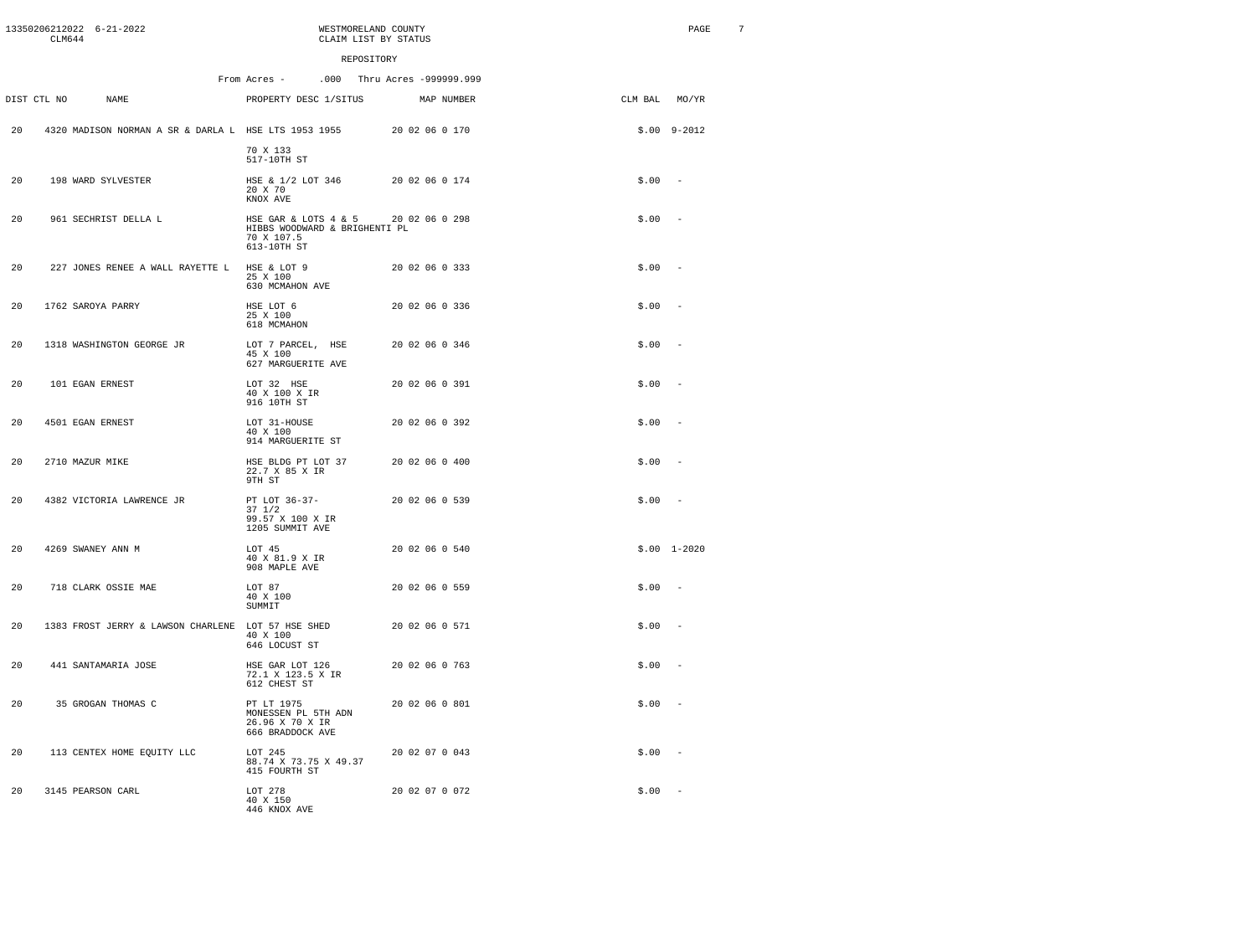|     | CLM644              | 13350206212022 6-21-2022     |                                            | WESTMORELAND COUNTY<br>CLAIM LIST BY STATUS                                                   |                |               | PAGE          | 8 |
|-----|---------------------|------------------------------|--------------------------------------------|-----------------------------------------------------------------------------------------------|----------------|---------------|---------------|---|
|     |                     |                              |                                            | REPOSITORY                                                                                    |                |               |               |   |
|     |                     |                              |                                            | .000 Thru Acres -999999.999<br>From Acres -                                                   |                |               |               |   |
|     | DIST CTL NO         | NAME.                        |                                            | PROPERTY DESC 1/SITUS                                                                         | MAP NUMBER     | CLM BAL MO/YR |               |   |
| 20  |                     | 4092 BRONSON BARRY           |                                            | HSE REAR & PT LOT 2016 20 02 07 0 116<br>MONESSEN PL 3RD ADN<br>35 X 62.5<br>411 MOTHERAL AVE |                | \$.00         | $\sim$        |   |
| 20  |                     | 472 BRONSON BARRY            |                                            | HOUSE & PT LOT 2018<br>35 X 62.5<br>413 MOTHERAL AVE                                          | 20 02 07 0 117 | $$.00 -$      |               |   |
| 20  |                     | 3083 HUDSON MIRRIO           |                                            | LOT 2039                                                                                      | 20 02 07 0 141 |               | $$.00$ 2-2022 |   |
|     |                     |                              |                                            | 25 X 135<br>MOTHERAL AVE                                                                      |                |               |               |   |
| 20  |                     | 1709 HOLMES HOWARD BRENDA    |                                            | HSE GAR LOT 2080<br>35 X 125                                                                  | 20 02 07 0 163 | \$.00         | $\sim$        |   |
| 20  |                     |                              |                                            | 4924 BRONSON SYLVESTER J & KATHRYN PT LOTS 2091 2093<br>22 X 78.5 X IR                        | 20 02 07 0 180 | \$.00         |               |   |
| 20  |                     | 2840 SANTAMARIA JOSE         |                                            | HSE & LOT 2115-GAR<br>35 X 110<br>531 CHESTNUT ST                                             | 20 02 07 0 212 | \$.00         | $\sim$        |   |
| 20  |                     | 317 SEARCY TIM TINA          |                                            | LOT 893 & HSE<br>MONESSEN PL<br>40 X 130<br>213 REED AVE                                      | 20 02 07 0 388 | \$.00         | $\sim$        |   |
| 2.0 |                     | 1338 PETERSON RONALD E       |                                            | HSE & LOT 883<br>38.5 X 130<br>127 REED                                                       | 20 02 07 0 494 | $$.00 -$      |               |   |
| 20  |                     | 703 SAVAGE NICK DEBORAH      |                                            | HSE LTS 1667-1669 PT 1665 20 02 08 0 155<br>39.29 X 130 X IR<br>533 ONTARIO ST                |                | \$.00         |               |   |
| 20  |                     | 834 KERSHAW STANLEY          |                                            | HSE & LOT 1548<br>35 X 120<br>226 LENAWEE                                                     | 20 02 08 0 171 |               | $$.00$ 1-2010 |   |
| 20  |                     | 403 ROMITO JAMES S           |                                            | HSE & LOT 1557<br>35 X 140<br>309 LENAWEE                                                     | 20 02 08 0 207 | \$.00         | $\sim$        |   |
| 2.0 |                     | 3336 OTERO CHRISTOPHER       |                                            | HSE-GAR & LOTS 167-169<br>80 X 100<br>425                                                     | 20 02 08 0 328 | $$.00 -$      |               |   |
| 20  |                     | 1034 DOMYANCIC LOUIS FRANCES |                                            | LOT 24 & PT 23<br>40 X 100<br>964 GRAHAM AVE                                                  | 20 02 10 0 051 |               | $$.00$ 9-2012 |   |
| 20  |                     | 268 BELAVICH PETE RUTH       |                                            | HSE LT 637 PT 636<br>74.77X 69 X IR<br>MC MAHANS PL 3RD ADN                                   | 20 02 10 0 470 | $$.00 -$      |               |   |
|     | NEW KENSINGTON CITY |                              |                                            |                                                                                               |                |               |               |   |
|     |                     | 24 5627 HOUSEZING LLC        |                                            | LOT 98<br>30 X 110<br>669 RIDGE                                                               | 24 03 08 0 094 | $$.00 -$      |               |   |
| 24  |                     |                              | 4150 POVLICK KEVIN L SR & FRANCINE LOT 205 | 30 X 122.497XIR<br>1408 TAYLOR AVE                                                            | 24 03 08 0 421 | $$.00 -$      |               |   |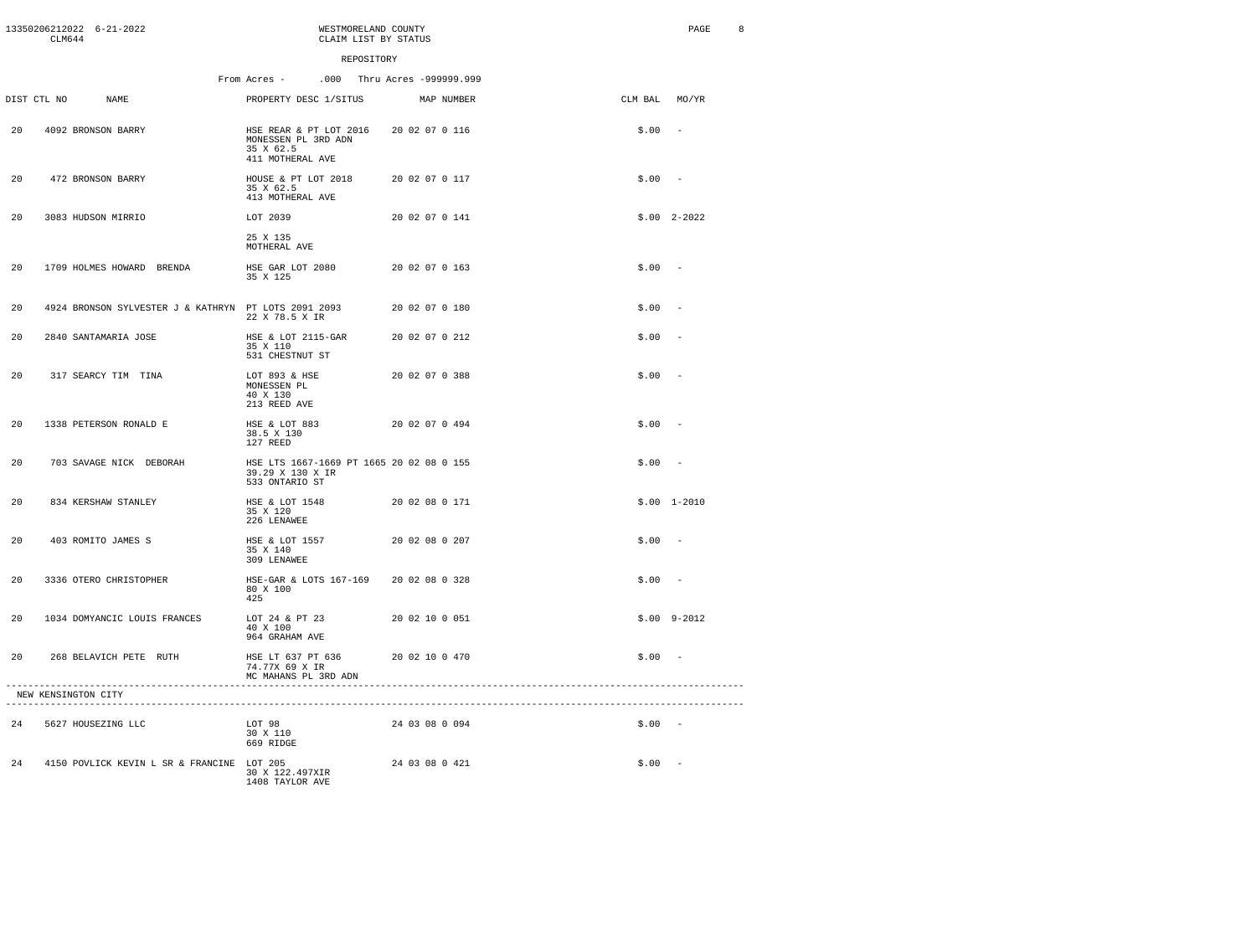|     | CLM644      | 13350206212022 6-21-2022                              | WESTMORELAND COUNTY<br>CLAIM LIST BY STATUS                     |                             |               | PAGE             | 9 |
|-----|-------------|-------------------------------------------------------|-----------------------------------------------------------------|-----------------------------|---------------|------------------|---|
|     |             |                                                       | REPOSITORY                                                      |                             |               |                  |   |
|     |             |                                                       | From Acres -                                                    | .000 Thru Acres -999999.999 |               |                  |   |
|     | DIST CTL NO | NAME                                                  | PROPERTY DESC 1/SITUS                                           | MAP NUMBER                  | CLM BAL MO/YR |                  |   |
| 2.4 |             | 2123 SMITH SEAN C & VOLLINK JAY N HSE & PT LOTS 14-15 | 30 X 80<br>125 CATALPA ST                                       | 24 03 11 0 185              | \$.00         | $\sim$           |   |
| 24  |             | 3743 MARTINKOVICH LANDON                              | PT LOT 45<br>27 X 120<br>1331 VICTORIA                          | 24 03 11 0 224              | $$.00 -$      |                  |   |
| 24  |             | 2321 HOWELL JESSE J ELSIE E                           | PT LTS 2 3 BLK 17<br>30 X 120<br>1208 CONSTITUTION BLVD         | 24 03 11 0 251              | \$.00         |                  |   |
| 24  |             | 5150 MELVILLE JAMES W JR                              | PT LOT 2<br>30 X 120<br>1204 STANTON                            | 24 03 11 0 252              | $$.00 -$      |                  |   |
| 24  |             | 5712 DIRECT FINANCIAL GROUP INC                       | PT LOTS 19-20<br>24 X 120<br>1253 KENNETH AVE                   | 24 03 11 0 258              | $$.00 -$      |                  |   |
| 2.4 |             | 2570 KEENER HAROLD R BETTY I                          | LOT 30 BLK 17<br>40 X 120<br>1209 KENNETH                       | 24 03 11 0 273              | $$.00 -$      |                  |   |
| 24  |             | 3672 OFIESH NEAL G                                    | 1/2 LOT 44 BLK 17<br>20 X 120<br>1244 KENNETH AVE               | 24 03 11 0 286              | \$.00         |                  |   |
| 2.4 |             | 3205 MARINO DOMENICO & JOSEPHINE                      | PT LOT 42 &<br>30 X 120<br>1238 KENNETH                         | 24 03 11 0 288              | \$.00         | $\sim$           |   |
| 24  |             | 319 KING KEVIN A                                      | PT LOT 63<br>40 X 40<br>1205 1/2 LEISHMAN AVE                   | 24 03 11 0 319              | $$.00 -$      |                  |   |
| 2.4 |             | 4591 LATTANZIE BUD                                    | HSE LOT 100<br>40 X 100<br>1301 TAYLOR AVE                      | 24 03 12 0 033              | $$.00 -$      |                  |   |
| 24  |             | 5869 HOLLINGER K TRUSTEE                              | HSE GAR PT LT 118 119<br>30 X 120<br>1237 WOODMONT              | 24 03 12 0 073              |               | $$.00$ $10-2013$ |   |
| 2.4 |             | 1693 ZIGMAN ROBERT                                    | BLK 13 PCL<br>45.29 X 149.68 X IR<br>341 FREEPORT RD            | 24 03 12 0 361              | $$.00 -$      |                  |   |
| 24  |             | 5686 O'HARA VINCENT C                                 | LOT 59 & VACANT BLDG                                            | 24 03 15 0 150              |               | $$.00$ 2-2022    |   |
|     |             |                                                       | 20 X 100<br>404 10TH ST                                         |                             |               |                  |   |
| 24  |             | 5280 FIORE ANTHONY                                    | PT LOT 89<br>40 X 80<br>1001 VICTORIA AVE BLK-15                | 24 03 16 0 017              | $$.00 -$      |                  |   |
| 24  |             | 1328 WILLIAMS EUGENE M                                | PT LOT 81 BLK 13 HSE<br>40 X 60<br>222 RIDGE AVE BLK 13         | 24 03 16 0 051              | $$.00 -$      |                  |   |
| 24  |             | 4687 QUINTERO EDDIE                                   | $1/2$ LOT 5<br>23.08 X 121.43 X IR<br>858 7TH AVE               | 24 03 16 0 222              | $$.00 -$      |                  |   |
| 2.4 |             | 5451 SCHMIDT GREGORY P & DIANE                        | PT LOT 37<br>BELLMAN AMENDED PL<br>25 X 36<br>$645$ -47 BELL ST | 24 03 16 0 266              | $$.00 -$      |                  |   |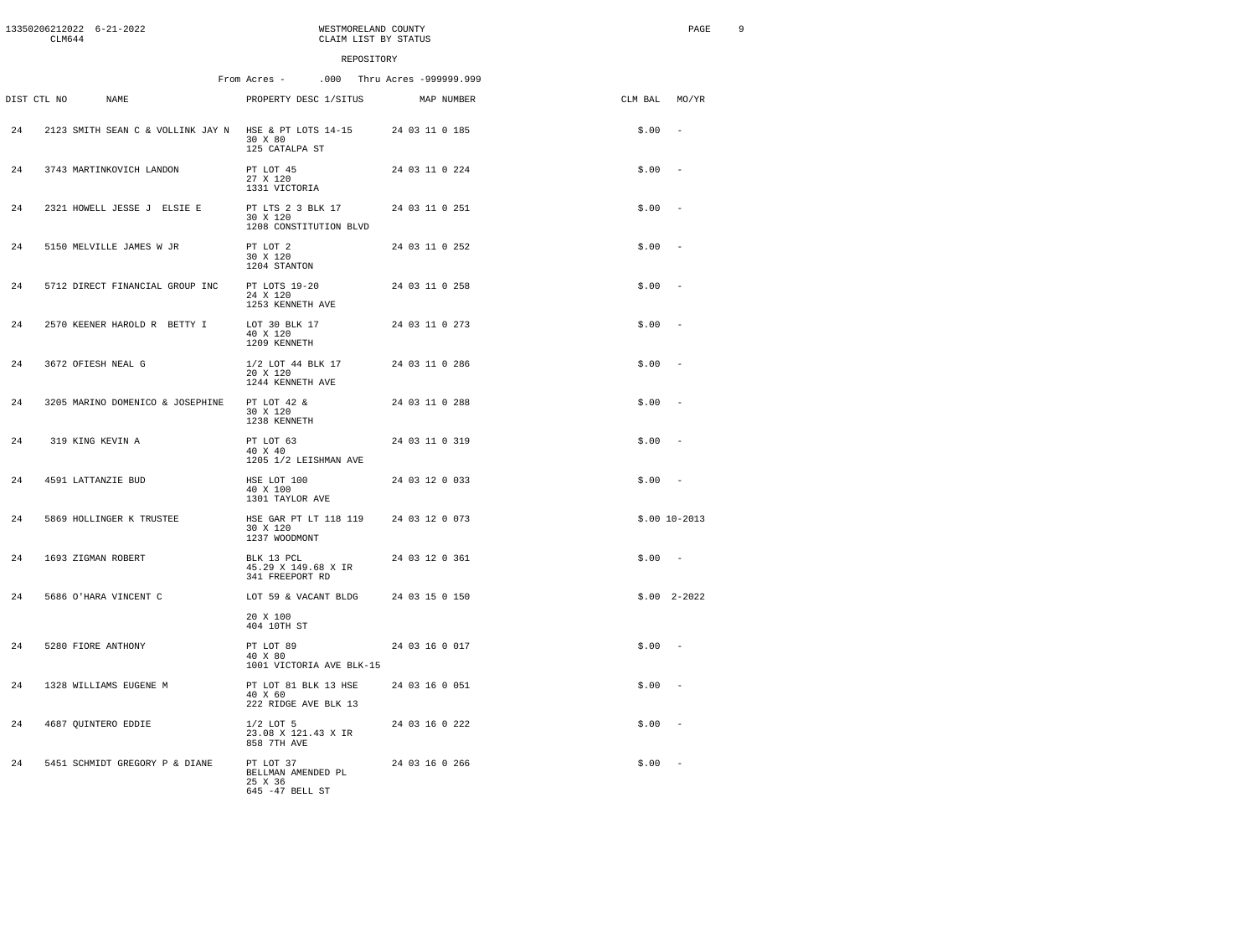| 13350206212022 6-21-2022<br>CLM644             | WESTMORELAND COUNTY<br>CLAIM LIST BY STATUS                        |                                 |          | 10<br>$\texttt{PAGE}$ |
|------------------------------------------------|--------------------------------------------------------------------|---------------------------------|----------|-----------------------|
|                                                | REPOSITORY                                                         |                                 |          |                       |
|                                                | From Acres -                                                       | .000 Thru Acres -999999.999     |          |                       |
| DIST CTL NO<br>NAME                            | PROPERTY DESC 1/SITUS                                              | MAP NUMBER                      | CLM BAL  | MO/YR                 |
| 4149 POUNDS ROWENNA L<br>24                    | PT LOT 24, LOT 27<br>40 X 117.38 X IR<br>735 ANDERSON ST           | 24 03 16 0 433                  | \$.00    |                       |
| 24<br>4883 SLUSAR MICHAEL GEORGE               | LOT 50 & HOUSE<br>25 X 130<br>BIRCH ST                             | 24 04 09 0 031                  | \$.00    | $\sim$                |
| 24<br>3765 ACCELERATED DEV CORP OF PA          | PT LOT 59<br>20 X 120<br>616 4TH AVE                               | 24 05 03 0 062                  | \$.00    | $\sim$                |
| 24<br>4152 POWELL CLARA                        | HOUSE & 1/2 LOT 58<br>30 X 60<br>522 3RD AVE                       | 24 05 03 0 115                  | \$.00    |                       |
| 24<br>2573 SHANK THOMAS M & GLORIA M           | $1/2$ LOT 14<br>20 X 120<br>506 5TH AVE                            | 24 05 03 0 209                  | \$.00    | $\overline{a}$        |
| 24<br>3686 SECRIST JOHN+NOVAK JACQUELINE LOT 2 | 40 X 107<br>531 6TH AVE                                            | 24 05 03 0 220                  | \$.00    |                       |
| 24<br>1073 JONES GLENN T SR MARSHA M           | PT LOT 8 BLK 1<br>40 X 43.045<br>555 6TH AVE REAR                  | 24 05 03 0 368                  | \$.00    | $\sim$                |
| 24<br>646 MILLER JOSEPH F                      | LOT<br>26 X 141.8 X IR<br>444 FREEPORT ST                          | 24 05 04 0 081                  |          | $$.00$ 1-2020         |
| 2574 KEIBLER WILLIAM A JUDY A<br>2.4           | LOT 24 & LOT<br>616.85 X 615.55 X 41.65<br>701 PARK AVE            | 24 05 04 0 395                  | \$.00    | $\sim$                |
| 2.4<br>518 MILLER JOSEPH F                     | LOT 38 PT 37<br>50 X 120<br>340 4TH AVE                            | 24 05 07 0 037                  | \$.00    | $\sim$                |
| 800 WILSON ALLAN & ALAN L<br>24                | PT LOT 59<br>40 X 67.71<br>343 4TH AVE                             | 24 05 07 0 120                  | \$.00    |                       |
| -----------------------<br>N BELLE VERNON BORO |                                                                    |                                 |          |                       |
| 26 812 STRINGHILL LOUIS                        |                                                                    | 26 70 00 0 001<br>ACRES - 1.200 | $$.00 -$ |                       |
|                                                | 439 B FERNCLIFF DR B                                               |                                 |          |                       |
| OKLAHOMA BORO                                  |                                                                    |                                 |          |                       |
| 28 440 R F GRAHAM CO                           | PCL<br>12 X 300 S<br>1 ORR AVE<br>-------------------------------- | 28 03 05 0 201                  | $$.00 -$ |                       |
| PENN BORO                                      |                                                                    |                                 |          |                       |
| 29 113 COCHRAN CYNTHIA ANN                     | HOUSE & LOT<br>74.18 X 181 X IR<br>PENN MINE                       | 29 01 14 0 002                  |          | $$.00$ 9-2012         |
| SEWARD BORO                                    |                                                                    |                                 |          |                       |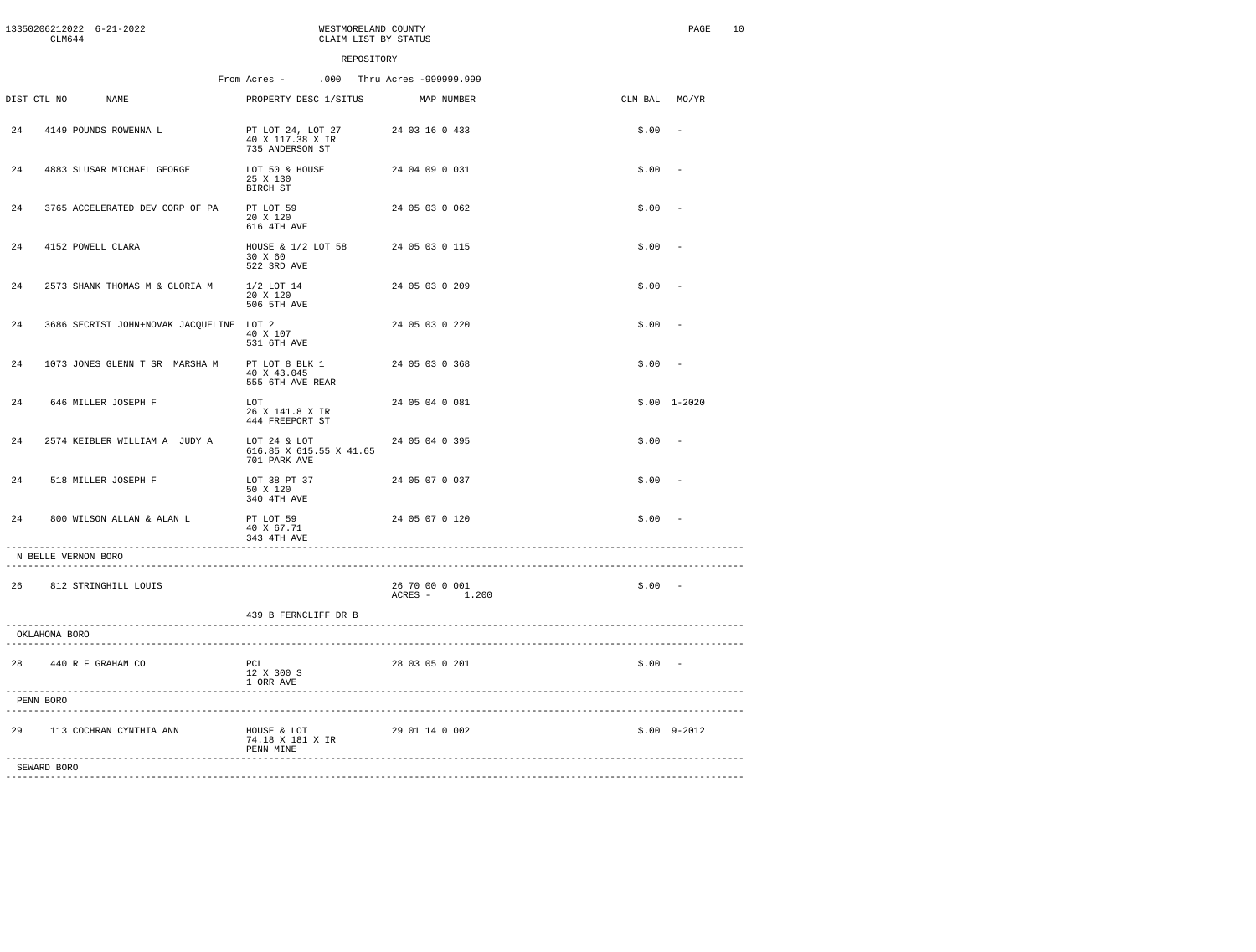|    | CLM644                               | 13350206212022 6-21-2022                                     | WESTMORELAND COUNTY<br>CLAIM LIST BY STATUS                                          |                             |               | 11<br>PAGE    |
|----|--------------------------------------|--------------------------------------------------------------|--------------------------------------------------------------------------------------|-----------------------------|---------------|---------------|
|    |                                      |                                                              | REPOSITORY                                                                           |                             |               |               |
|    |                                      |                                                              | From Acres -                                                                         | .000 Thru Acres -999999.999 |               |               |
|    | DIST CTL NO                          | <b>NAME</b>                                                  | PROPERTY DESC 1/SITUS                                                                | MAP NUMBER                  | CLM BAL MO/YR |               |
| 31 |                                      | 88 FOX WILLIAM C & DIANE L                                   | PT LOT 1/2 HSE<br>54.99 X 80 X IR<br>THOMPSON ST<br>________________________________ | 31 01 04 0 098              |               | $$.00$ 9-2016 |
|    | S GREENSBURG BORO<br>--------------- |                                                              | ----------------                                                                     |                             |               |               |
|    |                                      | 33 1162 ONE OVERVIEW PLACE INC<br>-----------------------    | UNIT 156<br>1 OVERVIEW PL PH 4<br>1.754%<br>43 OVERVIEW DR                           | 33 01 15 0 259              | $$.00 -$      |               |
|    | SUTERSVILLE BORO                     |                                                              |                                                                                      |                             |               |               |
|    |                                      | 35 160 MERLINO JOHN P                                        | PT LOT 110<br>$95$ SX 80 SX 80 S<br>714 B SEVENTH AVE B                              | 35 01 15 0 234              | $$.00 -$      |               |
|    | TRAFFORD BORO                        |                                                              |                                                                                      |                             |               |               |
|    |                                      | 36 1499 ZYCHOWSKI EDWARD F                                   | LOT<br>360 X 116 SX IR<br>825 -847 EIGHTH ST                                         | 36 01 16 0 018              | $$.00 -$      |               |
|    | VANDERGRIFT BORO<br>.                | ----------------------                                       | ---------------------------------                                                    |                             |               |               |
|    |                                      | 37 94 BARTOE TWILA M                                         | LOT 16<br>40 X 150<br>416 LOWELL ST                                                  | 37 01 09 0 183              | $$.00 -$      |               |
| 37 |                                      | 2021 MYERS BARBARA J                                         | PT LOT 27<br>25 X 170<br>920 WALLACE ST                                              | 37 01 09 0 420              | \$.00         |               |
| 37 |                                      | 981 ORR JODY L                                               | PT LOT 5 BLK R HSE<br>40 X 65<br>309 1/2 LOWELL ST                                   | 37 01 09 0 750              | \$.00         |               |
| 37 |                                      | 2066 RRK DEV INC                                             | PT LOT 1<br>40.6 X 48 X IR<br>900 WALLACE ST                                         | 37 01 09 0 754              | $$.00 -$      |               |
|    | W NEWTON BORO                        |                                                              |                                                                                      |                             |               |               |
|    |                                      | 39 486 HINERMAN JAMES E                                      | HOUSE<br>102 X 178<br>ROUTE 31-71                                                    | 39 01 13 0 017              |               | $$.00$ 2-2022 |
| 39 |                                      | 1395 AUSTIN FRANKLIN L CHERYL A                              | PT LOT 124<br>1.5 X 20<br>207 3RD BAUGHMANS PL J BA                                  | 39 01 14 0 215              | $$.00 -$      |               |
|    | ALLEGHENY TWP                        | --------------------------------<br>------------------------ |                                                                                      |                             |               |               |
|    |                                      | 42 2521 BLYSTONE M JEANNE                                    | 1971 KIRKWOOD: 12X60<br>VIN: UNK<br>204 SHERWOOD DR                                  | 42 08 00 0 008 99 048       | $$.00 -$      |               |
| 42 |                                      | 288 BERGMAN LAURA D                                          | PT LOT 230<br>63.982 X 806 X 305<br>241 LAURA DR                                     | 42 08 16 0 023              | \$.00         |               |
| 42 |                                      | 3878 ZAWODNIAK DENNIS JR                                     | VAC PAD<br>645 HYDE PARK RD                                                          | 42 10 14 0 012 99 008       | \$.00         |               |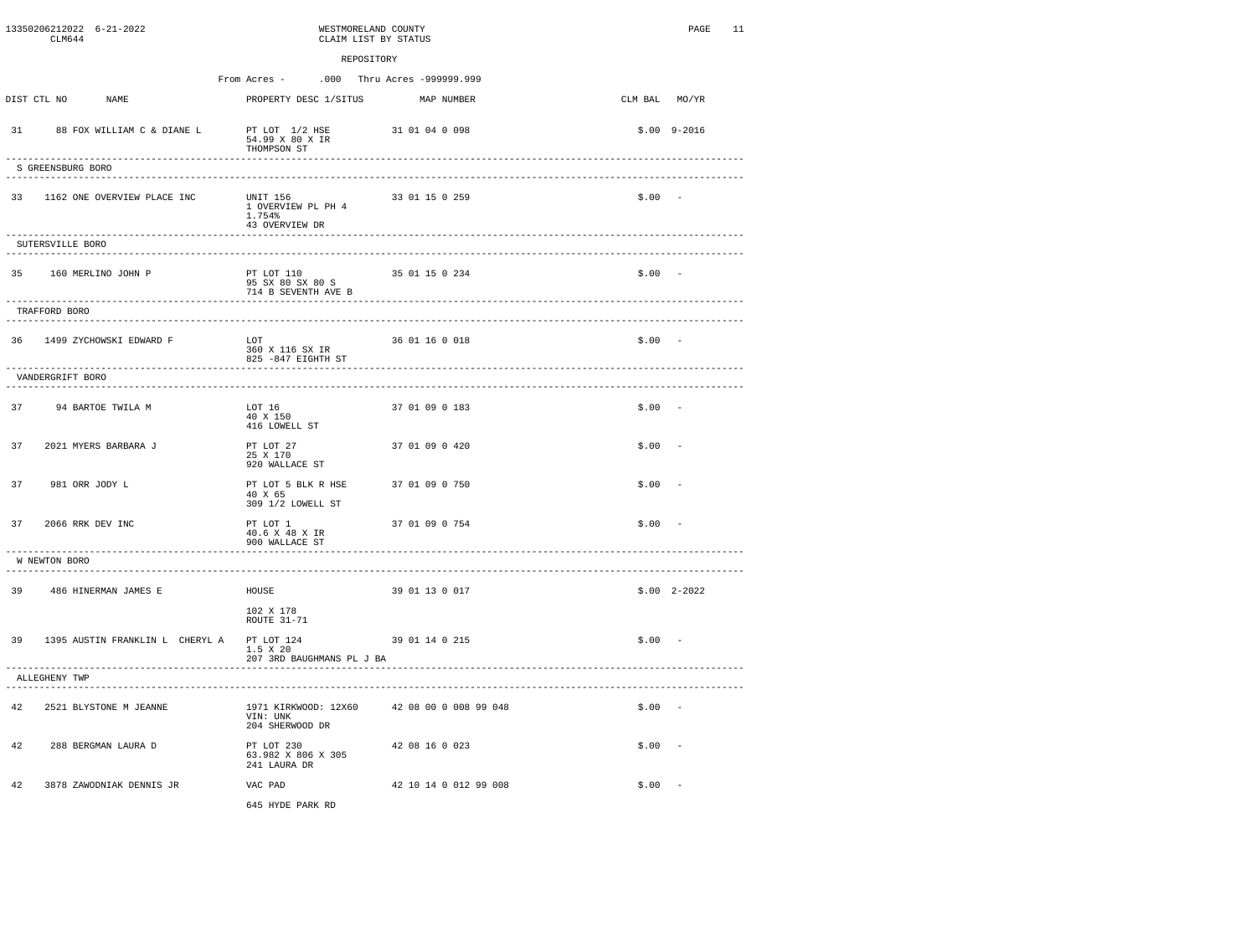|    | CLM644                     | 13350206212022 6-21-2022         | WESTMORELAND COUNTY<br>CLAIM LIST BY STATUS                                                                       | 12<br>PAGE |
|----|----------------------------|----------------------------------|-------------------------------------------------------------------------------------------------------------------|------------|
|    |                            |                                  | REPOSITORY                                                                                                        |            |
|    |                            |                                  | From Acres -<br>.000 Thru Acres -999999.999                                                                       |            |
|    | DIST CTL NO                | NAME                             | PROPERTY DESC 1/SITUS<br>MAP NUMBER<br>CLM BAL MO/YR                                                              |            |
|    |                            |                                  | 42 2709 COVEY HOWARD R & DARLA M PCL - TRIANGLE POINT OF CE42 15 00 0 189<br>$$.00 -$                             |            |
|    |                            |                                  | 1225 WHITE CLOUD RD                                                                                               |            |
|    | BELL TWP                   |                                  |                                                                                                                   |            |
|    |                            | 43 1220 WILLIAMS DOROTHY MAY     | T.OT<br>43 03 15 0 023<br>$$.00 -$<br>90 X 140 X IR<br>225 KOCHKA DR                                              |            |
|    |                            | 43 493 WILLIAMS DOROTHY ETAL     | LOT<br>43 09 04 0 074<br>$$.00 -$<br>65 X 50 X IR                                                                 |            |
|    | COOK TWP                   |                                  |                                                                                                                   |            |
|    |                            | 44 1038 PIPER KENNETH CATHY      | MAKE: COMMODORE<br>44 02 00 0 025 99 001<br>$$.00 -$<br>MH YEAR: 85 SIZE: 14 X 70<br>VIN: TRA 083845              |            |
| 44 |                            | 1652 LONCHARICH FREDERICK JR     | 44 09 00 0 077 99 001<br>$$.00 -$<br>MAKE<br>YEAR SIZE<br>VIN                                                     |            |
| 44 |                            | 1695 SLEASMAN RAYMOND R          | 44 18 00 0 012 99 004<br>MAKE: SKYLINE<br>$$.00 -$<br>YEAR: SIZE: 10X48<br>VIN: 5011616XE                         |            |
| 44 |                            | 1060 WESTMORELAND HOLDING TRUST  | MAKE: LIBERTY<br>44 18 00 0 047 99 001<br>$$.00 -$<br>MH YEAR: 86 SIZE: 14 X 70<br>VIN: UL1240125<br>125 MITTS LN |            |
|    | DERRY TWP<br>------------- |                                  | .                                                                                                                 |            |
|    |                            | 45 5465 BELL RAYMOND             | 1977 BENDIX: 12 X 60<br>45 10 00 0 083 99 027<br>$$.00 -$<br>VIN: UNK<br>423 AURORA DR                            |            |
| 45 |                            | 6373 MYERS BERNARD               | 1972 HOMECREST: 10X55 45 18 00 0 052 99 021<br>$$.00 -$<br>VIN: UNKNOWN > REPOSITORY<br>679 TANNERY HOLLOW RD     |            |
| 45 |                            | 6371 MARCO RICHARD               | 1972 UNK MH: 12X60<br>45 18 00 0 052 99 023<br>$$.00 -$<br>VIN: UNKNOWN > REPOSITORY<br>674 TANNERY HOLLOW RD     |            |
| 45 |                            | 7607 YOUNG STANLEY L FLORENCE I  | \$.00<br>REAR TRIANGLE PCL<br>45 18 05 0 002<br>25 X 34 X 42<br>896 REAR PIZZA BARN RD                            |            |
| 45 |                            | 3851 LIBENGOOD DAVID & CATHERINE | 45 18 09 0 004 99 001<br>\$.00<br>MAKE:<br>MH YEAR: 00 SIZE: 00 X 00<br>VTN:                                      |            |
| 45 |                            | 8034 ABEL GLORIA                 | MAKE: MANSION BROWN<br>45 19 00 0 024 99 001<br>$$.00 -$<br>YEAR: 1984 SIZE: 14X70<br>VIN:                        |            |
| 45 |                            | 8491 MYERS BERNARD               | 45 19 00 0 028 99 001<br>\$.00<br>MAKE:<br>YEAR: 1981 SIZE: 14X66<br>VIN:<br>129 QUARRY RD                        |            |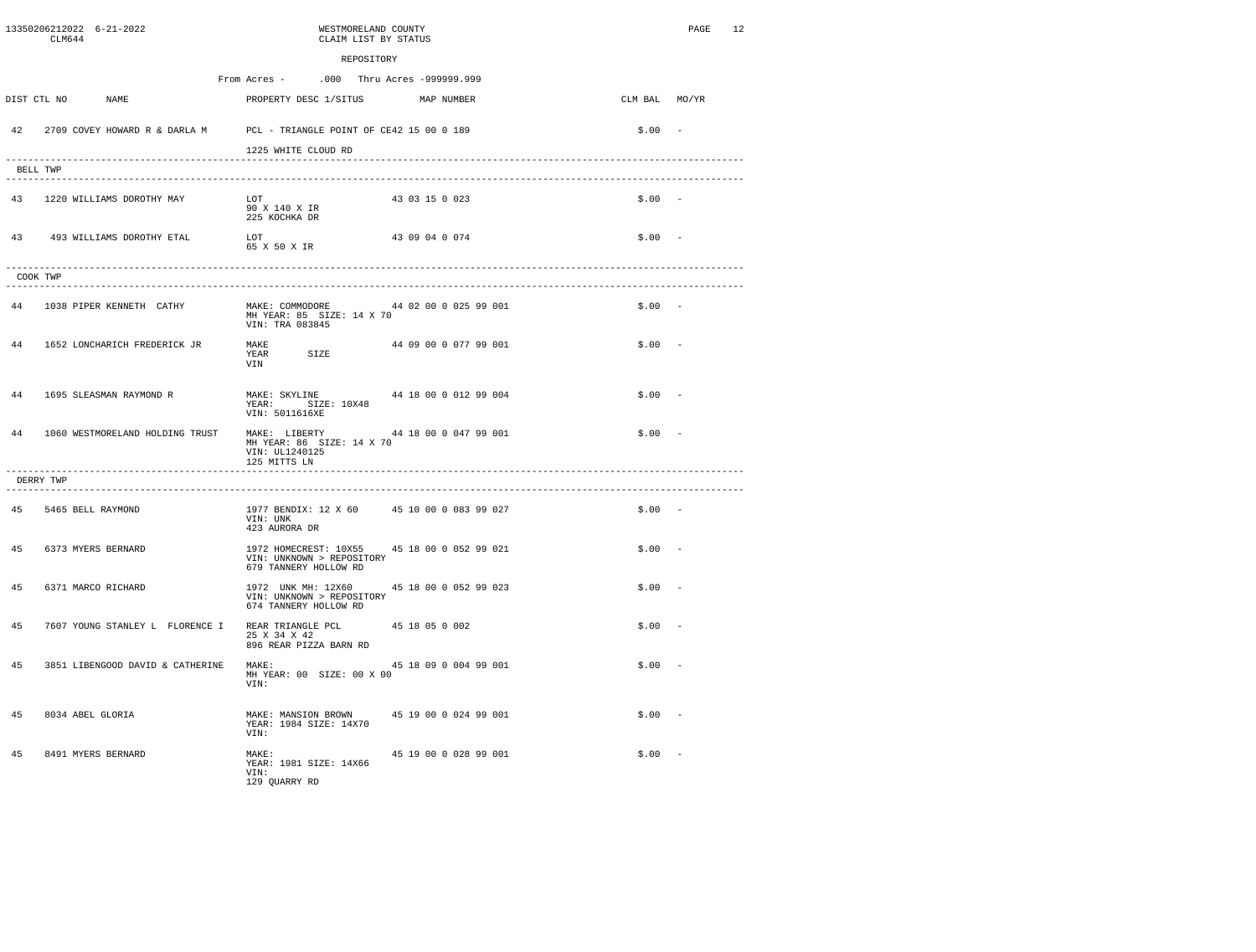|    | CLM644                                   | 13350206212022 6-21-2022                                                        |                                                                                | WESTMORELAND COUNTY<br>CLAIM LIST BY STATUS |                |                       |               | <b>PAGE</b>   | 13 |
|----|------------------------------------------|---------------------------------------------------------------------------------|--------------------------------------------------------------------------------|---------------------------------------------|----------------|-----------------------|---------------|---------------|----|
|    |                                          |                                                                                 |                                                                                | REPOSITORY                                  |                |                       |               |               |    |
|    |                                          |                                                                                 | From Acres -                                                                   | .000 Thru Acres -999999.999                 |                |                       |               |               |    |
|    | DIST CTL NO                              | <b>NAME</b>                                                                     | PROPERTY DESC 1/SITUS                                                          |                                             |                | MAP NUMBER            | CLM BAL MO/YR |               |    |
| 45 |                                          | 1857 O'BARTO MARK                                                               | STORAGE UNK M.H.: 12 X 57 45 29 00 0 113 99 004<br>VIN: UNK<br>665 SUPERIOR RD |                                             |                |                       | \$.00         |               |    |
| 45 |                                          | 8410 BARCLAY WILLIAM A                                                          |                                                                                |                                             |                | 45 30 00 0 006 99 004 | \$.00         |               |    |
|    |                                          |                                                                                 | TOMS LN                                                                        |                                             |                |                       |               |               |    |
| 45 |                                          | 4994 OLESZEWSKI WILLIAM LOUIS                                                   | PCL<br>10 X 30.97 X IR<br>END PATTON LN                                        |                                             | 45 35 04 0 040 |                       | \$.00         |               |    |
| 45 |                                          | 606 BOGEL ROBERT                                                                | 1971 DELTA: 12X65 45 41 00 0 020 99 022<br>VIN: UNK<br>126 BOGLE LN            |                                             |                |                       | \$.00         |               |    |
| 45 |                                          | 7345 WEIERS DONALD E                                                            | GRETCHEN LN > STREET OFF L45 44 04 0 159<br>40 X 220 X IR<br>GRETCHEN LN       |                                             |                |                       | \$.00         |               |    |
|    | DONEGAL TWP                              |                                                                                 |                                                                                |                                             |                |                       |               |               |    |
|    |                                          | 46 186 CLARKSBURG COAL CO                                                       | 1970 UNK MH: 12X60 46 20 00 0 027 99 001<br>VIN: UNK<br>214 OLD ROUTE 711      |                                             |                |                       | $$.00 -$      |               |    |
|    | E HUNTINGDON TWP<br>-------------------- |                                                                                 |                                                                                |                                             |                |                       |               |               |    |
| 47 |                                          | 124 BAKER HARRY J                                                               | 1976 HOMETTE: 12X64<br>VIN: 03100891I<br>510 REED CIR                          |                                             |                | 47 07 00 0 083 99 003 | $$.00 -$      |               |    |
| 47 |                                          | 1117 GRATZINGER DONALD & MARK ALLEN MAKE: SATELLITE & GAR 47 14 00 0 018 99 003 | MH YEAR: 75 SIZE: DOUBLE WIDE<br>VIN: 26515M<br>6243 ROUTE 819                 |                                             |                |                       | \$.00         |               |    |
| 47 |                                          | 1889 LEASHER SHARON                                                             | 1973 NEW EAGLE: 12X69 47 16 00 0 032 99 005<br>VIN: UNK<br>454 CREEK RD        |                                             |                |                       | $$.00 -$      |               |    |
|    | FAIRFIELD TWP                            |                                                                                 |                                                                                |                                             |                |                       |               |               |    |
| 48 |                                          | 1200 ROBINSON JAMES RICHARD                                                     | T.OT<br>125S X 140S XIR<br>170 FOUNDRY RD                                      |                                             | 48 03 00 0 004 |                       | $$.00 -$      |               |    |
| 48 |                                          | 1433 GARLAND RICKY P SR MANGUS C E HSE-GAR & LOT 18                             | 60 X 120                                                                       |                                             | 48 05 03 0 120 |                       |               | $$.00$ 1-2020 |    |
| 48 |                                          | 1184 HARMAN RACHEAL                                                             | 1960 NEW MOON: 12X55<br>VIN: UNK                                               |                                             |                | 48 17 00 0 047 99 016 | \$.00         |               |    |
| 48 |                                          | 75 BARKLEY EDNA E                                                               | 1974 SCHULT: 12X70<br>VIN: 127189<br>535 MANOR DR                              |                                             |                | 48 17 00 0 047 99 024 | \$.00         |               |    |
| 48 |                                          | 1209 SMITH GREG & SANDRA                                                        | 1990 MANSION: 14X70 48 17 00 0 047 99 041<br>VIN: UNK<br>134 MCCOY DR          |                                             |                |                       | \$.00         |               |    |
|    |                                          | MUNICIPALITY OF MURRYSVILLE<br>---------------------------------                |                                                                                |                                             |                |                       |               |               |    |
| 49 |                                          | 1834 MURRYSVILLE LAND TRUST                                                     | TRIANGLE ROADSIDE PCL 49 04 00 0 128<br>130 SX 150 SX 60S<br>4964 ASHBAUGH RD  |                                             |                |                       | $$.00 -$      |               |    |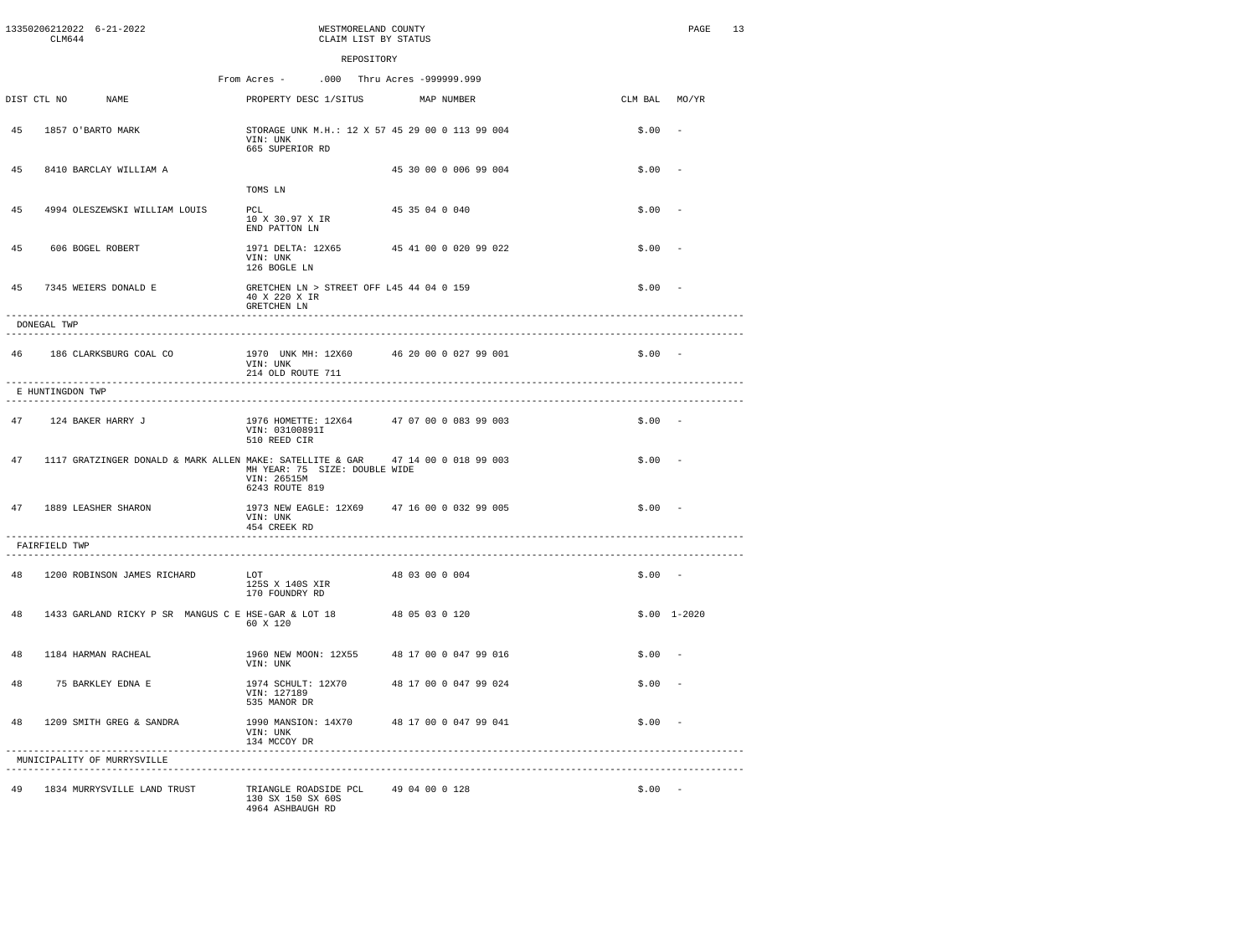|            | 13350206212022 6-21-2022<br>CLM644                                      | WESTMORELAND COUNTY<br>CLAIM LIST BY STATUS                                             |                                            |               | PAGE | 14 |
|------------|-------------------------------------------------------------------------|-----------------------------------------------------------------------------------------|--------------------------------------------|---------------|------|----|
| REPOSITORY |                                                                         |                                                                                         |                                            |               |      |    |
|            |                                                                         | From Acres -                                                                            | .000 Thru Acres -999999.999                |               |      |    |
|            | DIST CTL NO<br>NAME                                                     | PROPERTY DESC 1/SITUS                                                                   | MAP NUMBER                                 | CLM BAL MO/YR |      |    |
| 49         | 7886 WATSON DOROTHY J                                                   | VIN: 1027011<br>4074 BULLTOWN RD                                                        | 1969 MARLETTE: 10X52 49 10 00 0 031 99 001 | \$.00         |      |    |
| 49         | 6238 SAMPLE KARI ROSE CURTIS JOHN LOT                                   | 167.31 X 230S X IR<br>3331 -3351 B NORTH HILLS                                          | 49 10 14 0 245                             | \$.00         |      |    |
| 49         | 4130 LEASHER JONATHAN G KATHERINE PCL: 455 S X 80 S X IR 49 15 00 0 035 |                                                                                         |                                            | \$.00         |      |    |
|            |                                                                         | 2585 REAR B BRICK HILL LN                                                               |                                            |               |      |    |
|            | HEMPFIELD TWP                                                           |                                                                                         |                                            |               |      |    |
| 50         | 763 BARKLEY LAURA                                                       | MH YEAR: 69 SIZE: 10 X 50<br>VIN:                                                       | MAKE: DETROITER 50 02 00 0 073 99 003      | $$.00 -$      |      |    |
| 50         | 18757 GOOD ISSAC WIERMAN VICTOR                                         | PT LOT 117<br>GOOD & WIERMAN PLAN<br>10 S X 117 X IR                                    | 50 08 13 0 032                             | \$.00         |      |    |
| 50         | 21322 ELEVATE JEANETTELLC HILL TOP E VAC PAD                            |                                                                                         | 50 13 00 0 178 99 090                      | \$.00         |      |    |
|            |                                                                         | 228 COLLEEN LN                                                                          |                                            |               |      |    |
| 50         | 809 S 2 PROPERTIES                                                      | VAC PAD                                                                                 | 50 13 09 0 032 99 113                      | \$.00         |      |    |
|            |                                                                         | 129 CANDLEBERRY LN                                                                      |                                            |               |      |    |
| 50         | 3523 DAMICO LOUIS C ELIZABETH C                                         | LOT<br>27.9 X 132.88 X IR<br>166 MILLERSDALE RD                                         | 50 14 00 0 158                             | \$.00         |      |    |
| 50         | 17144 VARNDELL THOMAS E BARBARA J                                       | TRIANGLE LOT<br>130 SX 145 SX 60S<br>156 REAR B STEWARTS RD B                           | 50 15 13 0 077                             | \$.00         |      |    |
| 50         | 17316 WAGNER GLADYS S                                                   | LOT<br>17.91 X 87.53 X IR<br>9 CEDARBROOK DR                                            | 50 22 13 0 062                             | \$.00         |      |    |
| 50         | 2207 CAMBRUZZI ANTHONY L & ELIZABET COAL                                | 100.00 % INTEREST                                                                       | 50 25 00 0 026 90 170<br>ACRES - 1.700     | \$.00         |      |    |
|            |                                                                         | 395 DARRAGH-HERMINIE RD                                                                 |                                            |               |      |    |
| 50         | 6458 THIMONS ARNOLD J & TERESA P                                        | LOT 50A<br>65 X 267.556<br>131 REAR B TIPPECANOE DR                                     | 50 27 04 0 169                             | \$.00         |      |    |
| 50         | 19076 FARMBROOK DRIVE LAND TRUST                                        | PCL FARMBROOK PL 1ST ADN 50 27 07 0 219<br>26.365 X 668.705<br>200 -232 B WHEATFIELD DR |                                            | \$.00         |      |    |
| 50         | 10575 MCCROBIE RUTH H                                                   | LOT<br>260 X 117 X IR<br>117 DONALDSON ST                                               | 50 28 09 0 034                             | \$.00         |      |    |
| 50         | 9519 LEWIS PATRICIA J                                                   |                                                                                         | 50 28 09 0 034 99 001                      | \$.00         |      |    |
| 50         | 19120 A ONE LAND TRUST                                                  | PT LOT 28<br>17.03 X 41.75 X IR                                                         | 50 29 01 0 016                             | \$.00         |      |    |
| 50         | 14843 LYNCHWOOD HOMEOWNERS ASSOC                                        | LOT                                                                                     | 50 29 01 0 138<br>ACRES - 1.600            | \$.00         |      |    |

304 -309 B SATINWOOD LN B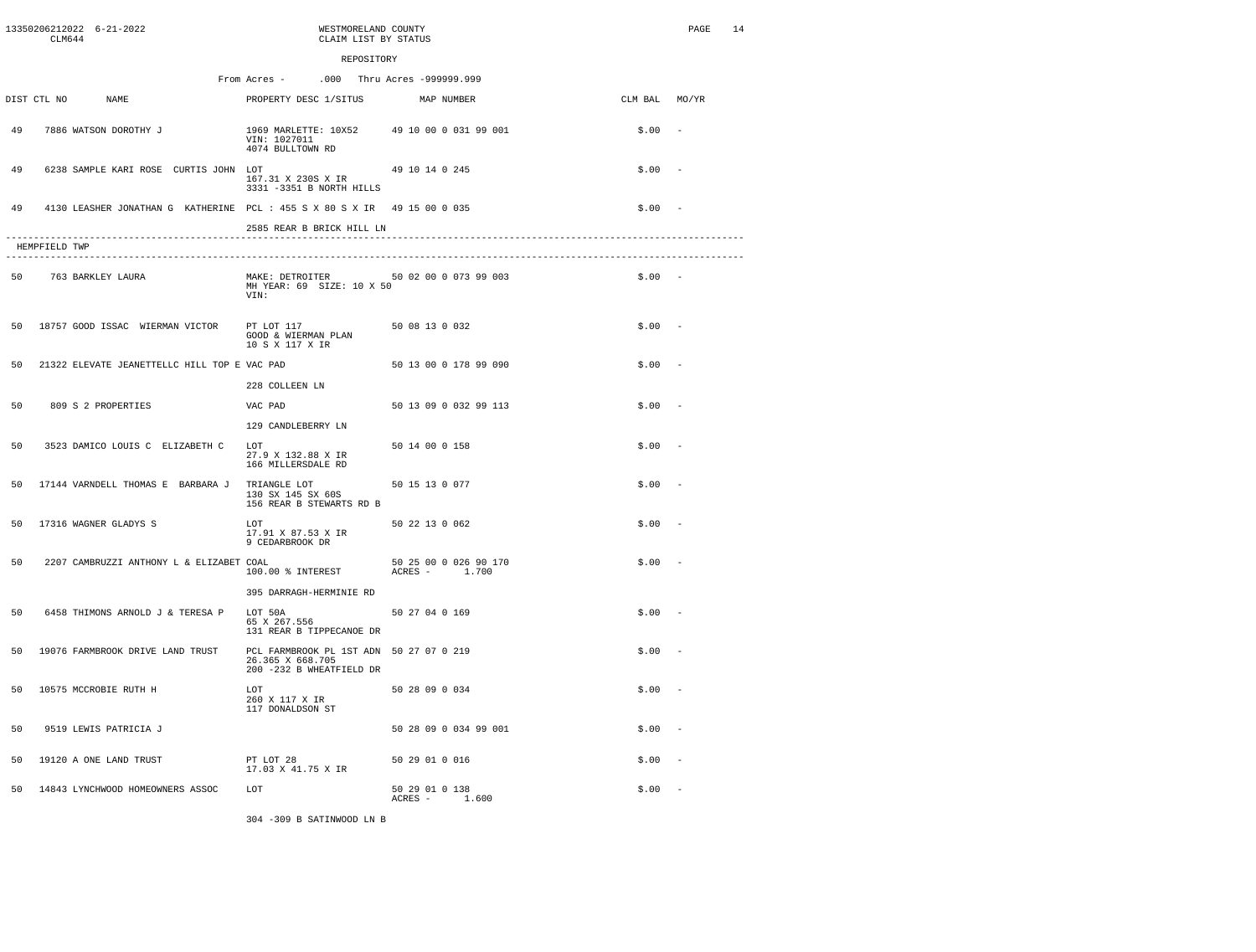|    | CLM644         | 13350206212022 6-21-2022     |                                                      |                                                                                                          | WESTMORELAND COUNTY<br>CLAIM LIST BY STATUS |                |            |                       |               | PAGE            | 15 |
|----|----------------|------------------------------|------------------------------------------------------|----------------------------------------------------------------------------------------------------------|---------------------------------------------|----------------|------------|-----------------------|---------------|-----------------|----|
|    |                |                              |                                                      |                                                                                                          | REPOSITORY                                  |                |            |                       |               |                 |    |
|    |                |                              |                                                      | From Acres -                                                                                             | .000 Thru Acres -999999.999                 |                |            |                       |               |                 |    |
|    | DIST CTL NO    | NAME                         |                                                      | PROPERTY DESC 1/SITUS                                                                                    |                                             |                | MAP NUMBER |                       | CLM BAL MO/YR |                 |    |
|    |                | 50 13332 PRINKEY EDWARD      |                                                      | 1974 NEW YORKER: 12X65 50 41 00 0 046 99 001<br>VIN: 65-12-1209P<br>234 SWARTZ RD<br>------------------- |                                             |                |            |                       | \$.00         | $\sim$          |    |
|    | LOYALHANNA TWP |                              |                                                      |                                                                                                          |                                             |                |            |                       |               |                 |    |
| 52 |                |                              | 1659 PIVIK CHALMER L ANKNEY DONALD COAL              | 100.00 % INTEREST<br>2286/0125<br>640 RIDGE RD                                                           |                                             | ACRES - 2.700  |            | 52 01 00 0 018 90 110 | $$.00 -$      |                 |    |
| 52 |                |                              | 2459 GUYER MICHAEL GIBSON PATRICIA 1977 BUDDY: 14X60 | VIN 04110124L<br>329 POPLAR DR                                                                           |                                             |                |            | 52 01 00 0 125 99 001 | \$.00         |                 |    |
| 52 |                | 1940 ALAGONE FAMILY TRUST    |                                                      | RIVERSIDE LOT<br>410 SX 45 SX IR<br>3791 -3802 ROUTE 981                                                 |                                             | 52 01 16 0 034 |            |                       | \$.00         |                 |    |
| 52 |                | 2494 SISCO ANDREW            |                                                      | 1972 DARIAN: 12X65<br>VIN: UNK<br>115 JAMISON ST                                                         |                                             |                |            | 52 03 10 0 021 99 001 | \$.00         |                 |    |
| 52 |                | 1989 MURPHY WALTER & LISA    |                                                      | 1984 NOVA: 14X52<br>VIN: UNK<br>415 CHERRY DR                                                            |                                             |                |            | 52 09 00 0 021 99 026 | \$.00         |                 |    |
| 52 |                |                              | 1977 SINGER LOUIS H & GERTRUDE K                     | LOT 325<br>70 X 125<br>STAG RD                                                                           |                                             | 52 09 01 0 206 |            |                       | \$.00         |                 |    |
| 52 |                | 291 BYRNE ROBERT A           |                                                      | LOT 540<br>70 X 125<br>MYERS 21                                                                          |                                             | 52 09 01 0 298 |            |                       | \$.00         |                 |    |
| 52 |                | 524 DZIOBAK WALTER POLLY ANN |                                                      | LOTS 443<br>55 X 125 X IR<br>CRNR GROUSE RD                                                              |                                             | 52 09 01 0 359 |            |                       | \$.00         |                 |    |
| 52 |                |                              | 906 JACKOVIC JOSEPH J & AMELIA J                     | LOT 276<br>70 X 125<br>MYERS 21                                                                          |                                             | 52 09 05 0 025 |            |                       | \$.00         |                 |    |
| 52 | 1510 ONDRA JAN |                              |                                                      | LOT 267<br>70 X 125                                                                                      |                                             | 52 09 05 0 031 |            |                       | \$.00         |                 |    |
| 52 |                |                              | 1246 LOYALHANNA WOODLANDS HOLD CO LOT 903            | 41.89 X 127.43 X IR                                                                                      |                                             | 52 09 05 0 182 |            |                       |               | $$.00$ $9-2011$ |    |
| 52 |                | 1514 NEFF ROBERT A           |                                                      | LOT 928<br>80.55 X 222.78 X IR<br>MYERS 21                                                               |                                             | 52 09 05 0 240 |            |                       | \$.00         | $\sim$          |    |
| 52 |                |                              | 1195 BERCIK PATRICK J ETAL TRUST                     | LOT 82<br>70 X 125                                                                                       |                                             | 52 09 05 0 308 |            |                       | \$.00         |                 |    |
| 52 |                |                              | 1196 BERCIK PATRICK J ETAL TRUST                     | LOT 83<br>70 X 125                                                                                       |                                             | 52 09 05 0 309 |            |                       | \$.00         |                 |    |
| 52 |                | 1869 SCHEGGIA LOUIS E        |                                                      | LOT 135<br>102.1 X 125 X IR                                                                              |                                             | 52 09 05 0 328 |            |                       | \$.00         |                 |    |
| 52 |                | 2343 YINGLING MARGARET M     |                                                      | LOT 104<br>90 X 99.87 X IR<br>W                                                                          |                                             | 52 12 10 0 105 |            |                       | \$.00         |                 |    |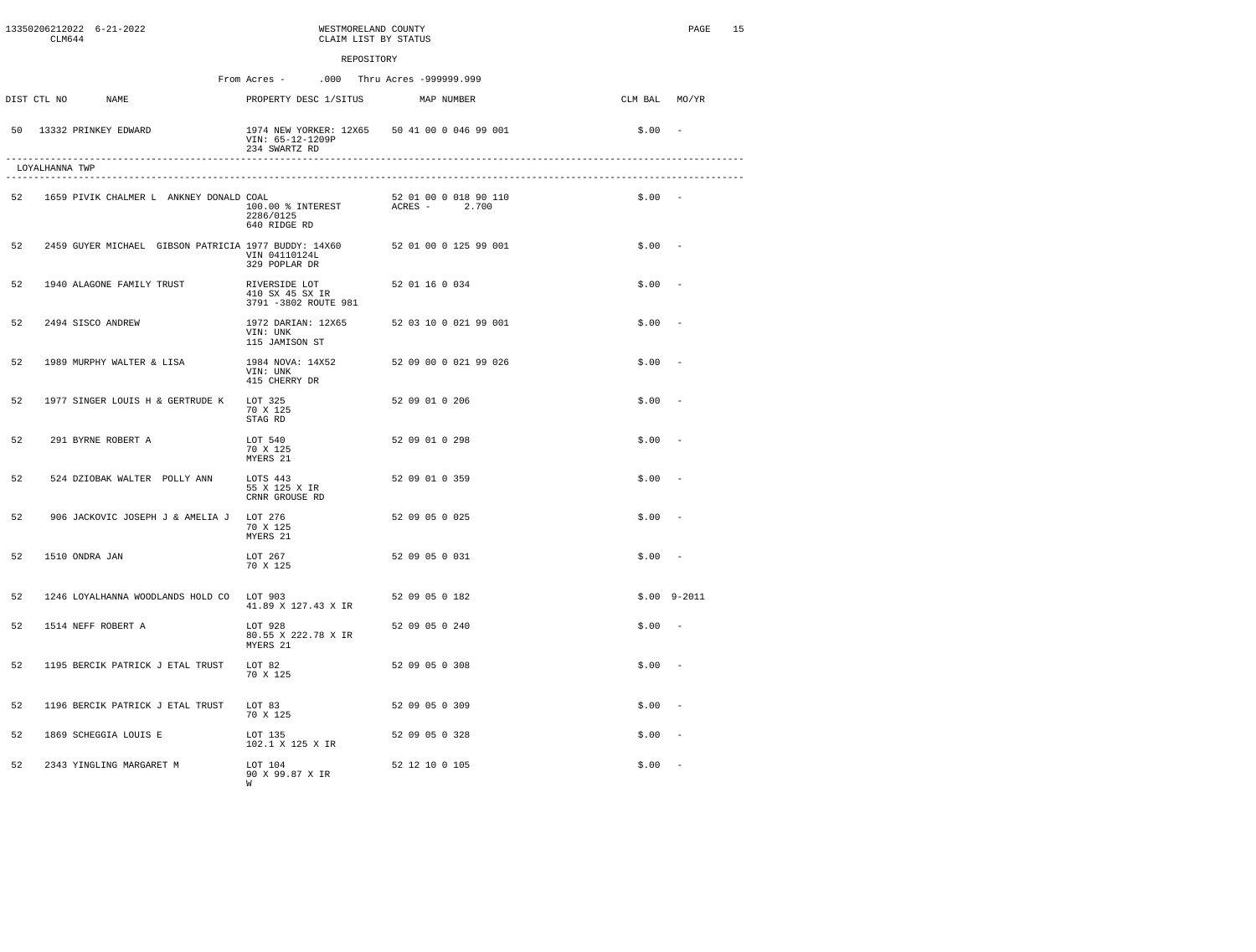|    | 13350206212022 6-21-2022<br>CLM644       |                                 | WESTMORELAND COUNTY<br>CLAIM LIST BY STATUS                            |                                        |               | PAGE<br>16 |
|----|------------------------------------------|---------------------------------|------------------------------------------------------------------------|----------------------------------------|---------------|------------|
|    |                                          |                                 | REPOSITORY                                                             |                                        |               |            |
|    |                                          |                                 | From Acres -                                                           | .000 Thru Acres -999999.999            |               |            |
|    | DIST CTL NO                              | NAME                            | PROPERTY DESC 1/SITUS                                                  | MAP NUMBER                             | CLM BAL MO/YR |            |
|    | MT PLEASANT TWP                          |                                 |                                                                        |                                        |               |            |
| 53 |                                          | 5122 THAW WILLIAM EST TR        | COAL                                                                   |                                        | $$.00 -$      |            |
|    |                                          |                                 | 4393 RTE 981                                                           |                                        |               |            |
| 53 |                                          | 5124 THAW WILLIAM EST TR        | COAL<br>100.00 % INTEREST<br>0414/0001<br>138 DUTCH HILL RD            | 53 03 00 0 034 90 110<br>ACRES - 2.000 | \$.00         |            |
| 53 |                                          | 422 GAYDOS/BLOSE TRUST          | 1985 MANSION: 14X68<br>VIN: 10818<br>4470 SR 981                       | 53 03 06 0 028 99 002                  | \$.00         |            |
| 53 |                                          | 4237 ROSENSTEEL SCOTT           | 1986 REDMAN: 14 X 60 53 06 10 0 009 99 001<br>VIN: UNK<br>130 ASTER DR |                                        | \$.00         |            |
| 53 |                                          | 3870 PERELKA MICHAEL J          | PT LOT 3A<br>12 X 112.26 X IR<br>2414 MT PLEASANT RD                   | 53 06 11 0 026                         | \$.00         |            |
| 53 |                                          | 4879 GORTON DEBORAH L           | LOT<br>19.4 X 76.85 X IR<br>112 SPIRIT LN                              | 53 07 14 0 052                         | \$.00         |            |
| 53 | 2338 HALL DAVID                          |                                 | 1978 BENDIX: 12X60<br>VIN: UNK<br>150 ROYAL STATE ST                   | 53 15 00 0 029 99 010                  | \$.00         |            |
| 53 |                                          | 4466 SHAFFER ROBERT H & PAULINE | LOT<br>60 X 150<br>318 REAR B ALLICE RD B                              | 53 17 00 0 105                         | \$.00         |            |
| 53 |                                          | 2856 A ONE LAND TRUST           | 1975 NASHUA: 12X48<br>VIN: AYP2FKW10471<br>5109 CHURCH ST              | 53 20 16 0 021 99 001                  | \$.00         |            |
| 53 |                                          | 658 LITTLE BUDDY INC            | 1973 ATLANTIC: 12X60 53 21 00 0 032 99 001<br>VIN: UNK<br>125 BAUER RD |                                        | $$.00 -$      |            |
|    | N HUNTINGDON TWP<br>-------------------- |                                 |                                                                        |                                        |               |            |
|    | 54 12458 SAMS JASON                      |                                 | VAC PAD                                                                | 54 01 00 0 024 99 039                  | $$.00 -$      |            |
| 54 |                                          |                                 | 408 NEW MEXICO LN                                                      |                                        |               |            |
|    |                                          | 7796 ODDIS HENRY & SHIRLEY J    | PAD 6 ORCHARD CT MH PK                                                 | 54 03 15 0 003 99 006                  | \$.00         |            |
| 54 |                                          | 6514 MARTS VICTORIA             | 1968 FAWN: 12X65<br>VIN: 65-12-2-2761<br>450 MARYLAND LN               | 54 03 15 0 041 99 011                  | \$.00         |            |
| 54 |                                          | 2694 DUDLEY CHARLES F ETAL      | LOT<br>30 SX 350 SX IR<br>CRNR SR 993 & BAKER SCHOO                    | 54 04 00 0 244                         | \$.00         |            |
|    |                                          | 54 10907 BATTISTE JILL A        | T.OT<br>18.57 X 91 X IR<br>SOLTIS LN                                   | 54 06 04 0 053                         | \$.00         |            |
| 54 |                                          | 3193 FINGAL RICHARD H INC       | STRIP OF LAND<br>2.5 X 155.7 X IR<br>982 QUAKER DR                     | 54 06 06 0 239                         | \$.00         |            |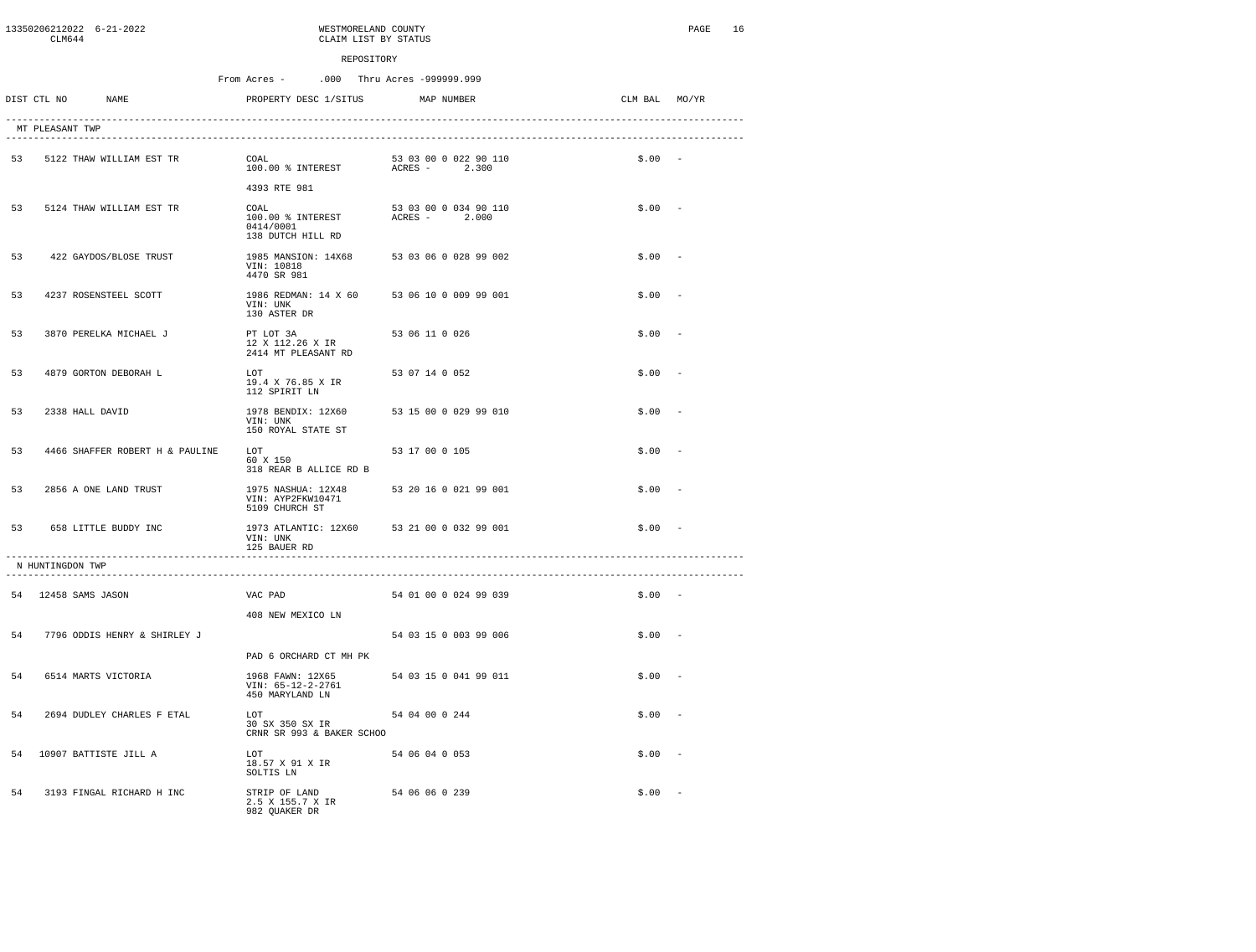|    | CTM644      | 13350206212022 6-21-2022                        | WESTMORELAND COUNTY<br>CLAIM LIST BY STATUS                           |                                        |               | PAGE                     | 17 |
|----|-------------|-------------------------------------------------|-----------------------------------------------------------------------|----------------------------------------|---------------|--------------------------|----|
|    |             |                                                 | REPOSITORY                                                            |                                        |               |                          |    |
|    |             |                                                 | From Acres -                                                          | .000 Thru Acres -999999.999            |               |                          |    |
|    | DIST CTL NO | <b>NAME</b>                                     | PROPERTY DESC 1/SITUS                                                 | MAP NUMBER                             | CLM BAL MO/YR |                          |    |
|    |             | 54 12187 SUNNY RIDGE CORP                       | TRIANGULAR PCL<br>50.44 X 47SX 42S<br>14182 B VALLEY VIEW DR B        | 54 06 13 0 080                         | \$.00         | $\sim$                   |    |
| 54 |             | 794 BILOTT CHARLES ETAL                         | TRIANGULAR PCL<br>35 X 28 X 40<br>202 VERDANT ST                      | 54 07 11 0 276                         | \$.00         | $\overline{a}$           |    |
| 54 |             | 12254 HUGHES DEVELOPMENT CO LLC                 | $T.T$ 13<br>50 X 200 SX IR<br>1017 BROADWAY ST                        | 54 07 12 0 010                         | \$.00         | - -                      |    |
| 54 |             | 4985 JONES CARLTON A ALICE                      | HOUSE-LOT 55<br>MECHLING PLAN<br>50 X 200 SX IR<br>10409 BROAQDWAY ST | 54 07 12 0 025                         | \$.00         | $\sim$                   |    |
| 54 |             | 8753 RANDALL GEORGE H & HENRIETTA E LOT         | 30 X 50<br>SCULLS                                                     | 54 07 12 0 026                         | \$.00         | $\sim$                   |    |
| 54 |             | 12306 CHERYL TRUST                              | LOT PARCEL                                                            | 54 10 03 0 054                         | \$.00         | $\overline{\phantom{a}}$ |    |
|    |             |                                                 | 75 X 60<br>CIRCLE                                                     |                                        |               |                          |    |
| 54 |             | 8922 BURK THOMAS E JR                           | PT LOT 21<br>28 X 139.58 X IR<br>690 MAIN ST                          | 54 11 03 0 035                         | \$.00         | $\sim$                   |    |
| 54 |             | 6651 MASTOWSKI GERTRUDE                         | PT LOT 110<br>131.71 X 44.14 X 125                                    | 54 11 13 0 117                         | $$.00 -$      |                          |    |
| 54 |             | 6298 LUZERINE RESOURCE DEVELOPMENT COAL         | 100.00 % INTEREST<br>3043/0241                                        | 54 12 00 0 018 90 110<br>ACRES - 8.500 | $$.00 -$      |                          |    |
|    | PENN TWP    |                                                 |                                                                       |                                        |               |                          |    |
| 55 |             | 7470 KUEHN CHARLES L JR VERNA J PT LOT 39       |                                                                       | 55 07 04 0 044                         | $$.00 -$      |                          |    |
|    |             |                                                 | 15S X 100.85                                                          |                                        |               |                          |    |
| 55 |             | 5223 DANTONIO DAVID JODY LYNN                   | HSE GAR BLDG<br>104 X 110 X IR                                        | 55 08 15 0 007                         |               | $$.00$ $9-2014$          |    |
| 55 |             | 5 HARRISON CITY FIRE PROTECTION PITTSBURGH COAL | 100.00 % INTEREST                                                     | 55 09 00 0 013 90 110<br>ACRES - 1.300 | $$.00 -$      |                          |    |
| 55 |             | 8863 BRALYN DEVELOPMENT CO                      | PCL A<br>BRALYN & HITCO SUB<br>51.16 X 105S X 95.65<br>BLACKBERRY LN  | 55 13 08 0 161                         | \$.00         | $\sim$                   |    |
| 55 |             | 4298 KUNAK JOSEPH M & KIMBERLY A                | HSE LOT 4                                                             | 55 18 11 0 077                         | $$.00 -$      |                          |    |
|    |             |                                                 | 30 X 104.85 X IR<br>WELDIN AVE                                        |                                        |               |                          |    |
| 55 |             | 9519 HEASLEY MICHAL G DONNA                     | 1981<br>14 X 70 ASTRO                                                 | 55 19 00 0 006 99 001                  | $$.00 -$      |                          |    |
| 55 |             | 2670 HEASLEY MICHAEL G DONNA                    | MAKE: ASTRO<br>MH YEAR: 81 SIZE: 00 X 00<br>VIN:                      | 55 19 00 0 055 99 001                  | \$.00         |                          |    |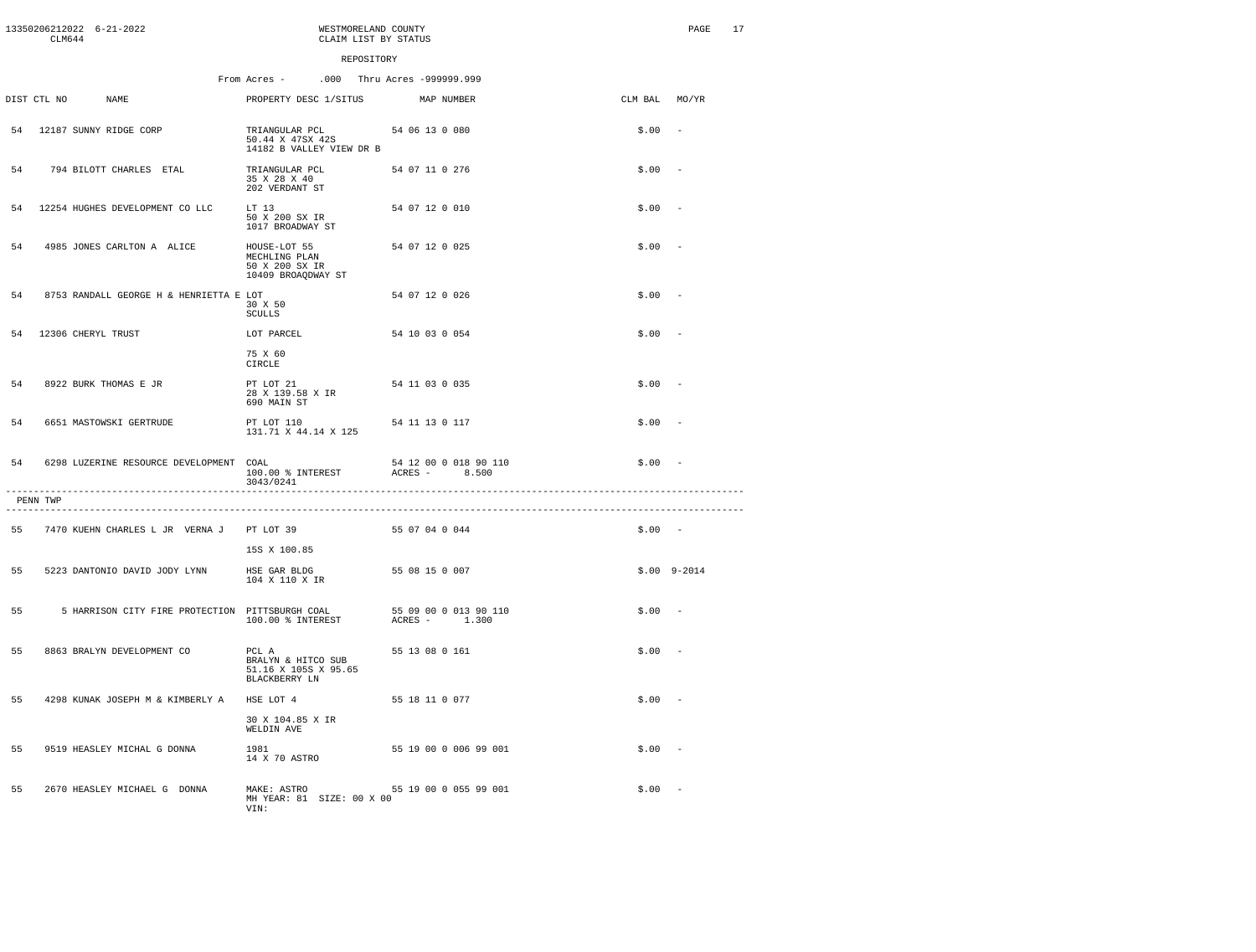|    | CLM644        | 13350206212022 6-21-2022                     |                                                          | WESTMORELAND COUNTY<br>CLAIM LIST BY STATUS |               | PAGE<br>18               |
|----|---------------|----------------------------------------------|----------------------------------------------------------|---------------------------------------------|---------------|--------------------------|
|    |               |                                              | REPOSITORY                                               |                                             |               |                          |
|    |               |                                              | From Acres -                                             | .000 Thru Acres -999999.999                 |               |                          |
|    | DIST CTL NO   | NAME                                         | PROPERTY DESC 1/SITUS                                    | MAP NUMBER                                  | CLM BAL MO/YR |                          |
|    | ROSTRAVER TWP |                                              |                                                          |                                             |               |                          |
| 56 |               | 5600 WARREN PAMELA L                         | HSE LOT<br>78.93 X 239.47 X IR                           | 56 05 14 0 025                              | $$.00 -$      |                          |
| 56 |               | 2627 KENT INGRAM T                           | LOT & PT LOT<br>96.03 X 118.54 X IR                      | 56 05 16 0 010                              |               | $$.00$ 9-2008            |
| 56 |               | 3071 LONG JOHN A & LEAH A                    | PT LOTS 92 99<br>49 X 100                                | 56 08 02 0 001                              | \$.00         |                          |
| 56 |               | 912 LANHAM DALE L                            | HOUSE & LOT<br>25 X 92S X IR                             | 56 08 02 0 037                              | \$.00         | $\overline{\phantom{a}}$ |
| 56 |               | 3178 MAGLET RUSSELL & JOYCE                  | PT LOT 79<br>50.38 X 33.33 X IR<br>POWER ST              | 56 08 02 0 086                              | \$.00         |                          |
| 56 |               | 4179 SCHWARZ JAMES                           | LOT HSE<br>273.17 X 277.4 X IR<br>INCLINE ST             | 56 08 02 0 103                              | \$.00         | $\sim$                   |
| 56 |               | 1939 GREEN CLARENCE MARY                     | LOT HSE<br>61.58 X 50                                    | 56 08 03 0 022                              |               | $$.00$ 9-2017            |
| 56 |               | 6075 UNITED MOBILE HOMES INC                 | VAC PAD                                                  | 56 09 00 0 066 99 015                       | \$.00         | $\overline{\phantom{a}}$ |
| 56 |               | 4127 SORG LENA ETAL                          | 2/11 INT FREEPORT COAL<br>100.00 % INTEREST<br>1151/0253 | 56 10 00 0 005 90 122<br>ACRES - 80.300     | \$.00         |                          |
| 56 |               | 6178 TYROL BLVD LAND CO                      | PT LOTS 96 98<br>EAST MONESSEN PLAN<br>22 X 114.98 X IR  | 56 11 08 0 018                              | \$.00         |                          |
| 56 |               | 41 MATHEW PATRICK                            | LOT 5<br>40.01 X 133.81 X IR<br>SR 906                   | 56 11 08 0 022                              | \$.00         |                          |
| 56 |               | 501 BRAZZON NORMA                            | LOT<br>18 X 45                                           | 56 16 01 0 006                              | \$.00         |                          |
| 56 |               | 1010 COOK CHARLES SR & CHARLES JR LOT        | 36 X 120.3                                               | 56 16 02 0 038                              | \$.00         |                          |
| 56 |               | 2365 NASH JAMES ERIC                         | T.OT<br>37 X 112                                         | 56 16 02 0 095                              | \$.00         |                          |
| 56 |               | 4714 SEDOK ISABELL FRANK JR                  | LOT<br>32 X 120                                          | 56 16 02 0 111                              | \$.00         | $\sim$                   |
| 56 |               | 5033 ULTRAMOTIVE INC                         | LOT<br>97.3 X 83.64 X 43.57                              | 56 16 02 0 141                              | \$.00         |                          |
| 56 |               | 4230 LEES ROBERT                             | T.OT<br>60 X 100                                         | 56 16 02 0 176                              | \$.00         |                          |
| 56 |               | 2502 JEFFREYS NORMAN R & DOROTHY L PT LOT 15 |                                                          | 56 16 06 0 076                              | \$.00         |                          |
|    |               |                                              | 30.25 X 191.8 X IR<br><b>EXT</b>                         |                                             |               |                          |
| 56 |               | 2133 HENRY LORENE ANN                        | T.OT<br>80 S X 80 S X IR<br>LAGRANGE ST                  | 56 16 06 0 175                              | \$.00         |                          |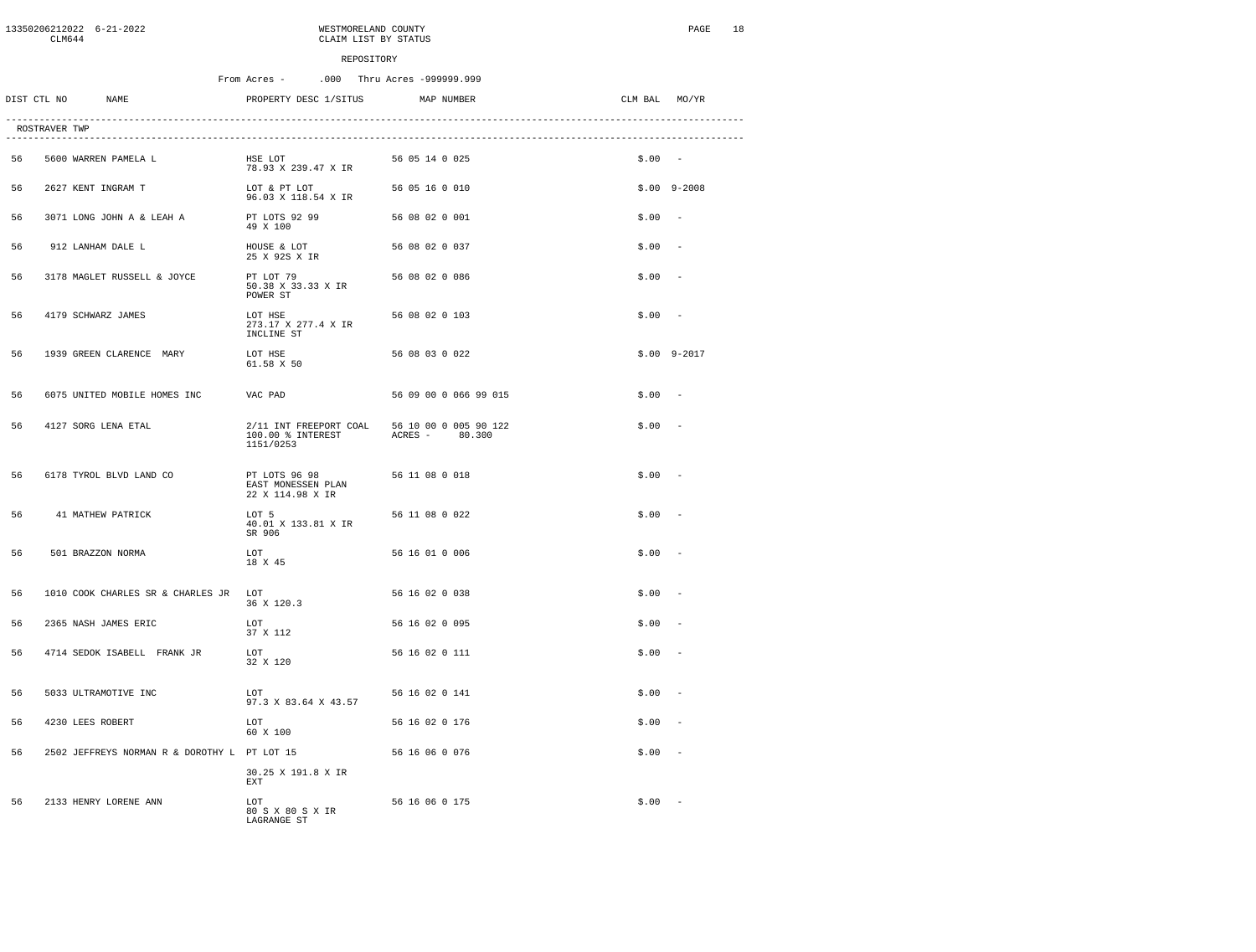|    | CLM644                                 | 13350206212022 6-21-2022                                                        | WESTMORELAND COUNTY<br>CLAIM LIST BY STATUS                                      |                |                                         |               | PAGE          | 19 |
|----|----------------------------------------|---------------------------------------------------------------------------------|----------------------------------------------------------------------------------|----------------|-----------------------------------------|---------------|---------------|----|
|    |                                        |                                                                                 | REPOSITORY                                                                       |                |                                         |               |               |    |
|    |                                        |                                                                                 | From Acres -<br>.000 Thru Acres -999999.999                                      |                |                                         |               |               |    |
|    | DIST CTL NO                            | <b>NAME</b>                                                                     | PROPERTY DESC 1/SITUS                                                            |                | MAP NUMBER                              | CLM BAL MO/YR |               |    |
| 56 |                                        | 3674 MOORE JOHN W HRS                                                           | COAL 1/3 INT<br>100.00 % INTEREST<br>0000/0000<br>NE.                            |                | 56 17 00 0 041 90 104<br>ACRES - 30.900 | \$.00         |               |    |
| 56 |                                        | 2952 LEACH ROBERT                                                               | 1967 HOLLY PARK: 12X60 56 18 00 0 020 99 016<br>VIN: 604012<br>16 RT 51          |                |                                         | \$.00         |               |    |
| 56 |                                        | 250 BAURHENN PAUL                                                               | 1979 BROADMORE 14 X 65 - D56 18 00 0 042 99 006<br>VIN: 1372<br>412 AMBERWOOD LN |                |                                         | \$.00         |               |    |
|    | -------------------<br>SALEM TWP       | ----------------------                                                          |                                                                                  |                |                                         |               |               |    |
| 57 |                                        | 3623 MORRIS JOHN H JR                                                           | LOT                                                                              | 57 16 00 0 057 |                                         | $$.00 -$      |               |    |
|    |                                        |                                                                                 | T-911 & OFF 119                                                                  |                |                                         |               |               |    |
| 57 |                                        | 4320 MAROL MARY                                                                 | VIN:                                                                             |                | 57 19 00 0 153 99 001                   | \$.00         |               |    |
| 57 |                                        | 2990 SOUTHWEST NATIONAL BANK OF PA ALL COAL LESS PGH SEAM 57 20 00 0 008 90 100 | 100.00 % INTEREST<br>0035/0470<br>---------------------                          |                | ACRES - 1.300                           | $$.00 -$      |               |    |
|    | SEWICKLEY TWP<br>-------------         |                                                                                 |                                                                                  |                |                                         |               |               |    |
|    |                                        | 58 2580 SAMULSKI EDWARD L                                                       | MAKE: FAIRFAX 58 06 00 0 061 99 001<br>MH YEAR: 78 SIZE: 00 X 00<br>VIN: 15256   |                |                                         | $$.00 -$      |               |    |
| 58 |                                        | 3280 SHAFFER DAVID J                                                            | LOT HSE<br>107 X 104 X IR                                                        | 58 07 12 0 112 |                                         | $$.00 -$      |               |    |
|    | S HUNTINGDON TWP<br>------------------ |                                                                                 |                                                                                  |                |                                         |               |               |    |
| 59 |                                        | 2599 SHUPE DWIGHT                                                               | MAKE:<br>MH YEAR: 69 SIZE: 00 X 00<br>VIN:                                       |                | 59 01 00 0 016 99 002                   | $$.00 -$      |               |    |
| 59 |                                        | 1548 KRAVANJA RUDOLPH & NANCY                                                   | LOTS 224-225<br>100 X 110                                                        | 59 04 14 0 066 |                                         |               | $$.00$ 1-2020 |    |
| 59 |                                        | 2479 BURNS LAWRENCE R                                                           | LOT 102<br>ROSE PLAN<br>50 X 110                                                 | 59 04 14 0 135 |                                         | $$.00 -$      |               |    |
| 59 |                                        | 3243 TRAX SAWNDRA                                                               | LOT 64 PT LOT 65 59 04 14 0 137                                                  |                |                                         | \$.00         |               |    |
| 59 |                                        | 3435 JOHNSON DONNA                                                              | MAKE LINCOLN PARK<br>YEAR 1979 SIZE 14X70                                        |                | 59 13 00 0 009 99 001                   | \$.00         |               |    |
| 59 |                                        | 753 FARKAS DANIEL & SUSIE                                                       | LOT<br>40 SX 45 SX 10 SX IR                                                      | 59 17 12 0 001 |                                         | $$.00 -$      |               |    |
|    | ST CLAIR TWP                           |                                                                                 | ----------------------                                                           |                |                                         |               |               |    |
|    |                                        | 60 668 K & J AUTO LLC                                                           | LOTS 37-38-39<br>H C COOK PL<br>120 X 120                                        | 60 03 07 0 002 |                                         |               | $$.00$ 9-2014 |    |
| 60 |                                        | 666 K & J AUTO LLC                                                              | LOT 15 GAR<br>40 X 120                                                           | 60 03 07 0 014 |                                         |               | $$.00$ 9-2014 |    |